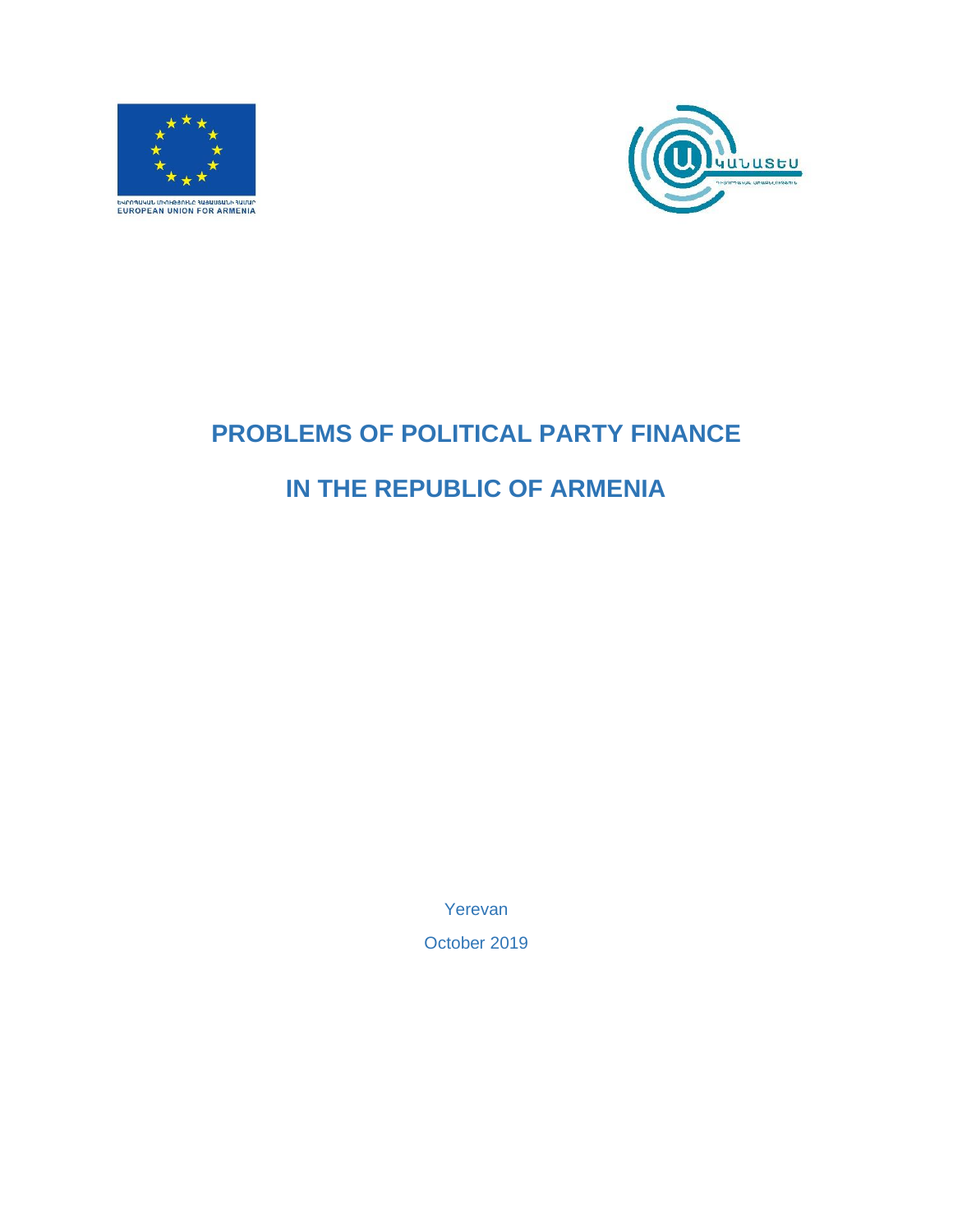







The Akanates observation mission was established by the Transparency International Anticorruption Center (TIAC) and the Asparez club of journalists (JCA) NGO, the Restart civic initiative and the Foundation for Development and Protection of Law.

Akanates was founded in August 2018. The mission's goal is to promote free and fair elections, the integrity of electoral processes, and public oversight thereof.

Akanates operates independently, respecting the principle of impartiality, and refraining from any activity that could be interpreted as support to or campaigning or counter-campaign for or against any party or party alliance or candidate participating in any election.

*The translation of the policy paper was done with the financial support by the European Union.*

\_\_\_\_\_\_\_\_\_\_\_\_\_\_\_\_\_\_\_\_\_\_\_\_\_\_\_\_\_\_\_\_\_\_\_\_\_\_\_\_\_\_\_\_\_\_\_\_\_\_\_\_\_\_\_\_\_\_\_\_\_\_\_\_\_\_\_\_\_\_\_\_\_\_\_\_

*Responsibility for the content of this report belongs to the authors and its member organizations and does not reflect the official viewpoints of the European Union.*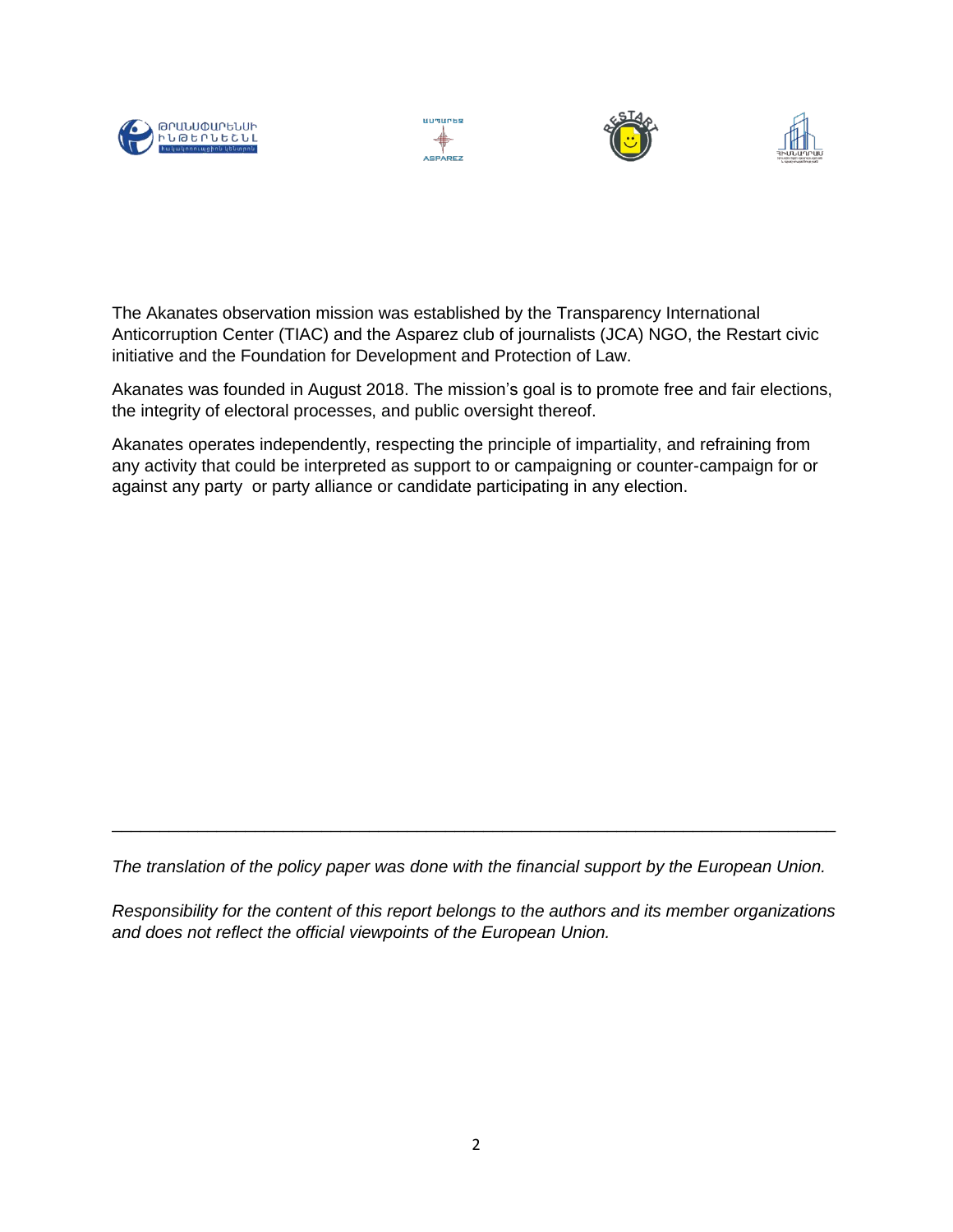# **CONTENTS**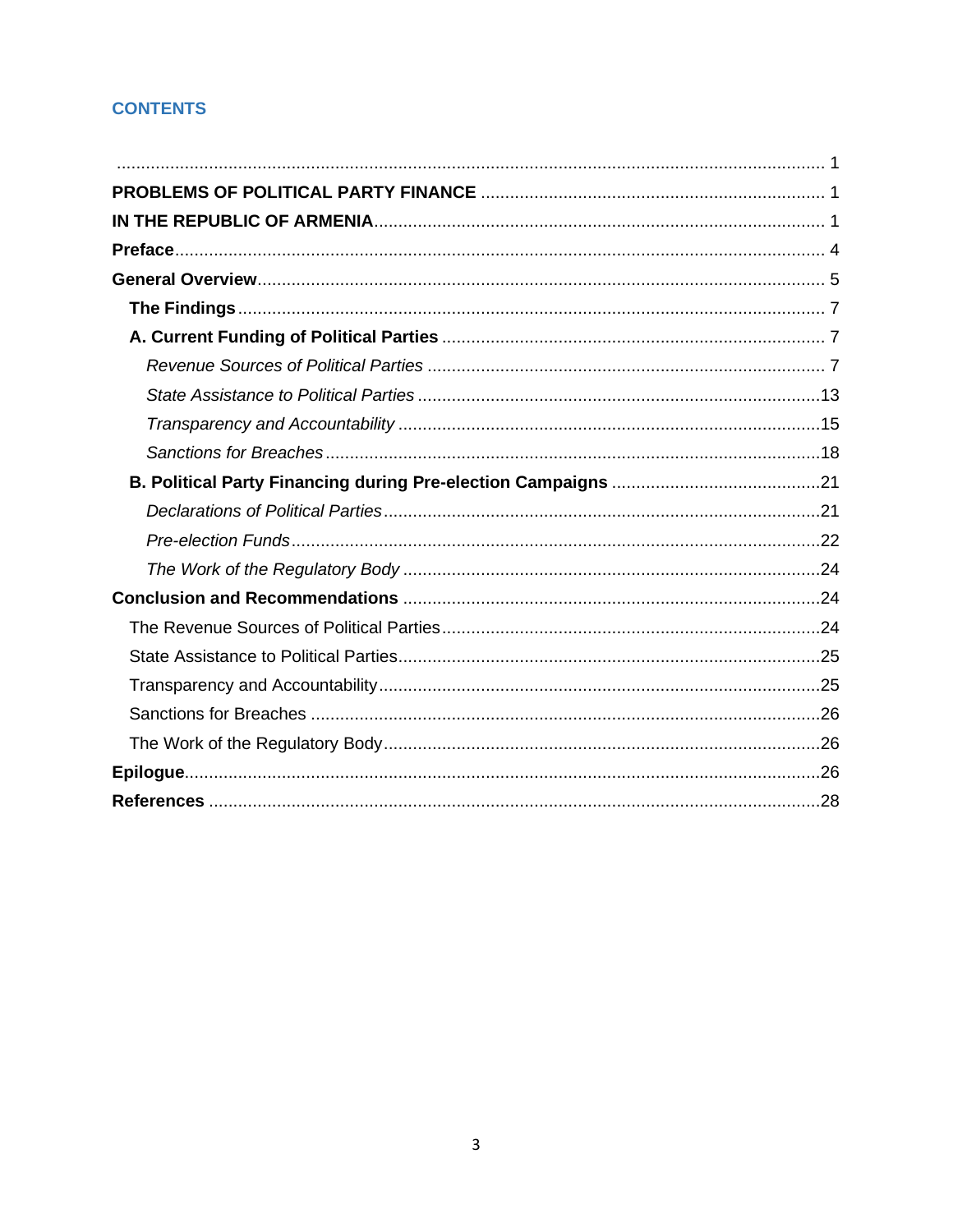#### <span id="page-3-0"></span>**Preface**

Political parties are vital for building a democratic society. According to the definition by the European Commission for Democracy through Law (the Venice Commission) of the Council of Europe and the Office for Democratic Institutions and Human Rights (ODIHR) of the Organization for Security and Cooperation in Europe (OSCE), "political parties are critical means by which citizens participate in their government and representative democracy is realized."<sup>1</sup> Given this role in building a democratic society, it becomes essential to safeguard the effective and lawful functioning of political parties, as well as citizens' trust in them.

Financial resources and access thereto are crucial for political parties; without them, political parties cannot grow or develop or gain a sufficient electorate for winning elections. The Venice Commission and the OSCE/ODIHR state that "transparency in party and campaign finance ... is important to protect the rights of voters and to prevent corruption. Transparency is also important because the public has the right to be informed. Voters must have relevant information as to the financial support given to political parties in order to hold parties accountable."<sup>2</sup> Sociology and political science doctor Anthony Butler believes that competitors who cannot raise equivalent funds, risk losing the political race before it has even begun.<sup>3</sup> He then follows that, in a representative and pluralistic democracy, finance is the "blood that runs through the veins." Despite the extreme importance of party finance for an effective democracy, many countries fail, due to a variety of reasons, to focus sufficiently on this problem.

To gain public trust in a democratic society, it is essential to have transparent financing and political party accountability before the public. Interestingly, back in the 1910s, the transparency of political party financing interested the political scientists. Max Weber, the sociologist, political scientist, and philosopher, noted that political party financing is one of the least transparent aspects of political party activities.<sup>4</sup> Therefore, democratic states should not only provide favorable conditions for the creation and development of new parties, but also secure an environment for their lawful and responsible conduct. The flow of unlawful finance into political parties must be prevented through appropriate state oversight and public control.

The goal of this Paper is to identify and analyze the problems related to political party finance and the transparency and accountability of their activities in the Republic of Armenia, and to present recommendations aimed at changing policies.

The Paper contains the findings of an overview of the legal framework and practice of the Republic of Armenia, as well as the relevant international experience.

<sup>1</sup> Venice Commission and OSCE/ODIHR, *Guidelines on Political Party Regulation* (Warsaw/Strasbourg, 2011), p. 17, <https://www.osce.org/odihr/77812?download=true>

<sup>2</sup> Ibid, p. 76.

<sup>&</sup>lt;sup>3</sup> Anthony Butler, *Paying for politics. Party funding and political change in South Africa and global south (Cape Town,* 2010), p. 1.

<sup>4</sup> Kristina Weissenbach and Karul Rudolf-Korte, *Paying for politics. Party funding and political change in South Africa and global south* (Cape Town, 2010), p. 138.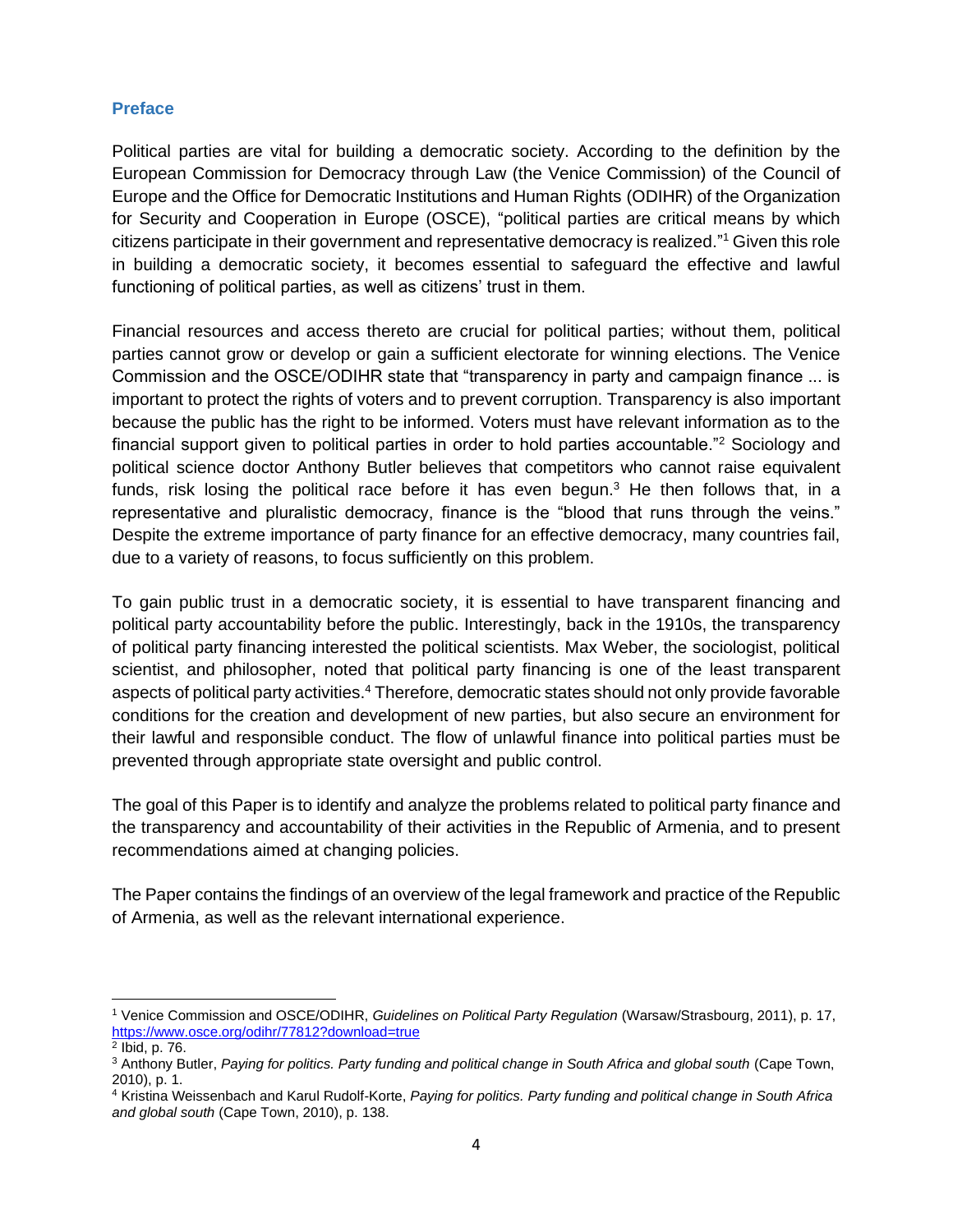This study has covered, in particular, the following:

- Domestic legal acts regulating the activities of political parties, including legal provisions and oversight tools;
- Documents of international or regional organizations;
- Materials of leading organizations that internationally specialize in this topic;
- Academic literature sources; and
- Reports of international and local observation missions on elections that have taken place in Armenia.

The problems raised through this study were presented and discussed in a workshop with stakeholders organized by "Akanates" observation mission on 25 June 2019.

#### <span id="page-4-0"></span>**General Overview**

The creation of the first Armenian political parties began at the end of the 19<sup>th</sup> century. At first, in 1885, the Armenakian Party was established in the town of Van in Western Armenia, followed by the Hunchakian Party (in 1887) and the Armenian Revolutionary Federation (in 1890).<sup>5</sup> All three operated during the Turkish dictatorship era, mostly underground, surviving as organizations due to financial donations of benefactors and sometimes also membership fees.

During 1918-1920, four political parties were represented in the Parliament of the First Armenian Republic, two of which were the aforementioned Armenian Revolutionary Federation and the Hunchakian Party, while the other two were the Social-Democratic Party and the People's Party of Armenia. In those years, to meet the basic needs of a people that had just experienced a genocide and were living in a newly-emerging state that had to face foreign aggression, in light also of the realities of the times, the regulation of political party activities and financing was not a priority.

In the 70 years that followed, the second Armenian Republic, which was a part of the Soviet Union, had a monopartisan system like the rest of the Soviet Union, where the communist party, in a symbiosis with the state, had a monopoly, which meant that the regulation of political party financing could not even be pursued.

In Armenian reality, political party financing was for the first time regulated by the Law on Social-Political Organizations adopted on 26 February 1991. The law contained only eight articles. Article 6 was fully dedicated to the assets and resources of a social-political organization. It provided as follows: "*The resources of a social-political organization shall emanate from membership fees, publication activities, donations from non-state sources, assets received from inheritance, and cultural activities.*" The law provided that those revenues were subject to taxation, and the revenues, their sources, expenditures, and the lawfulness of property were subject to state

<sup>5</sup> Yerevan State University, Institute for Armenian Studies, *The Formation of Armenian National Parties*, p. 1, [http://www.armin.am/content\\_images/4\\_%20.pdf](http://www.armin.am/content_images/4_%20.pdf)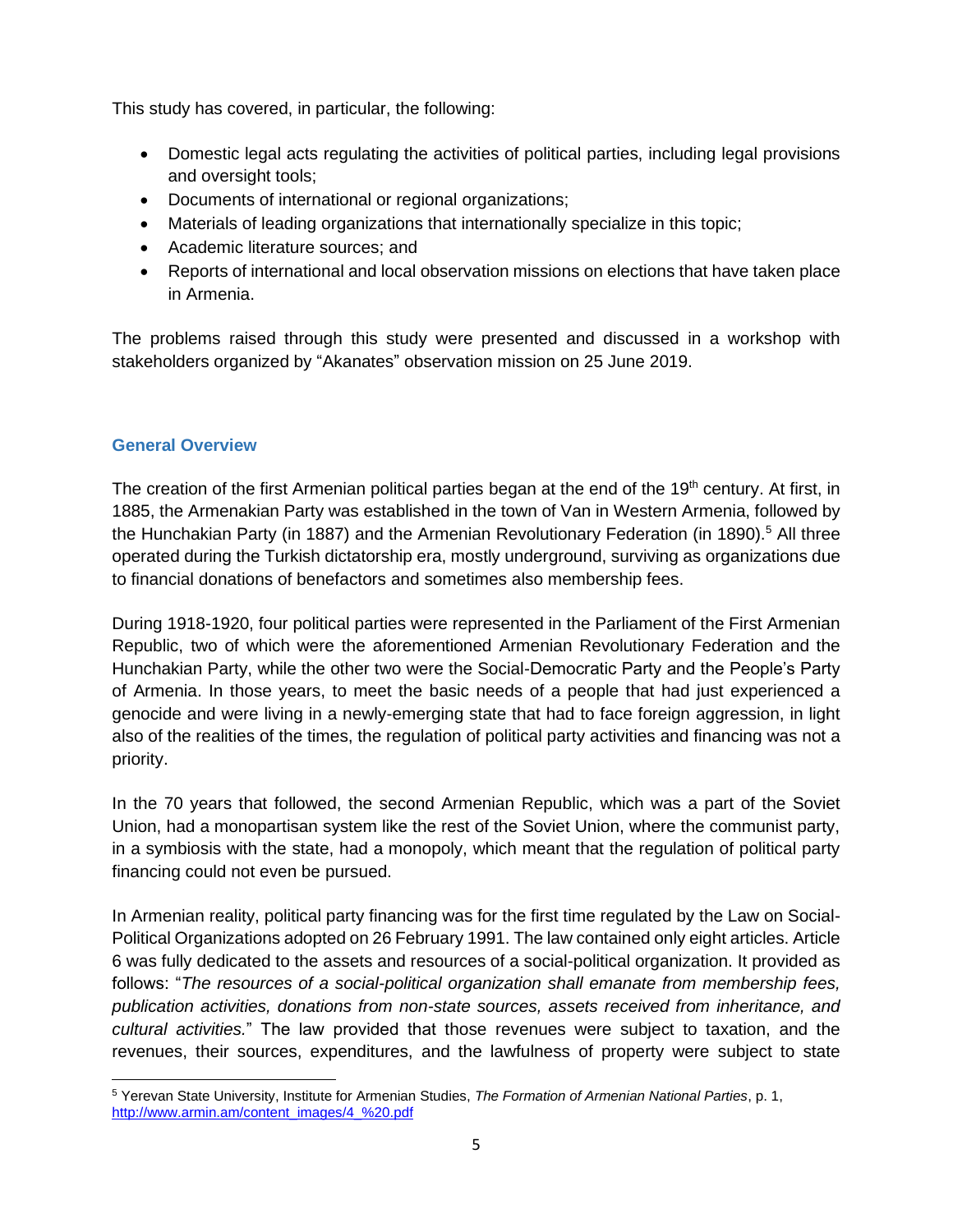financial oversight. Moreover, the said law required an annual statement on financial performance to be presented to the financial authorities. The lawfulness of political party activities would be overseen by the Ministry of Justice of the Republic of Armenia. The Law on Social-Political Organizations remained in effect for over 10 years.

On 15 November 2002, the Republic of Armenia Law on Political Parties was adopted. It remained in effect for 15 years, up to 1 April 2017. On 12 December 2016, the Constitutional Law on Political Parties was adopted, which was largely the same as the 2002 Law on Political Parties. The law was amended because of the December 2015 referendum that had resulted in constitutional amendments that necessitated the adoption of a new law having the status of a constitutional law.

The general and current financing of political parties is regulated by the Constitutional Law on Political Parties, while political party finance in the pre-election period is regulated by the Republic of Armenia Constitutional Law on the Electoral Code adopted on 25 May 2016. The current Electoral Code is Armenia's fourth electoral law adopted in the post-Soviet period. It was preceded by two codes adopted in 2011 and earlier in 1999, prior to which electoral processes had been regulated by the 4 April 1995 Law of the Republic of Armenia on the Election of Deputies of the National Assembly of the Republic of Armenia.

In Armenia, political parties have traditionally been among the institutions perceived as having the lowest credibility. The 2015 Armenia Caucasus Barometer survey conducted by the Caucasus Research Resource Centers – Armenia found that political parties enjoyed the least public trust (just 8 percent) among 17 Armenian institutions.<sup>6</sup> A 2018 public opinion survey conducted by the International Republican Institute found that only 5 percent of the respondents considered the activities of political parties to be completely transparent and open.<sup>7</sup> It is among the worstperforming five, next to the courts, regional governors (*marzpets*), local governments, and tax agencies.

Enhancing the role and significance of political parties in the Republic of Armenia is an urgent imperative, considering that after the 2015 constitutional amendments, the country has transitioned to a parliamentary form of government. The importance of parties has become even more evident in the context of the public expectations formed as a result of the revolution that took place in Armenia in April and May of 2018. The 2018 December parliamentary elections were the first free, competitive, and credible elections since 1996: they inspire hope that the current government has genuine political will to restore democratic order in Armenia, as a result of which each political party will stand a realistic chance of becoming elected through free and fair elections and implementing their program.

<sup>6</sup> Caucasus Research Resource Centers - Armenia, *Caucasus Barometer 2015 Armenia* (Yerevan, 2015), p. 11, [http://www.crrc.am/hosting/file/\\_static\\_content/barometer/2015/CRRC-Armenia\\_CB2015\\_Presentation.pdf](http://www.crrc.am/hosting/file/_static_content/barometer/2015/CRRC-Armenia_CB2015_Presentation.pdf) <sup>7</sup> Center for Insights in Survey Research, *Public Opinion Survey: Residents of Armenia* (Yerevan, 2018), p. 29, [https://www.iri.org/sites/default/files/2018.11.23\\_armenia\\_poll.pdf](https://www.iri.org/sites/default/files/2018.11.23_armenia_poll.pdf)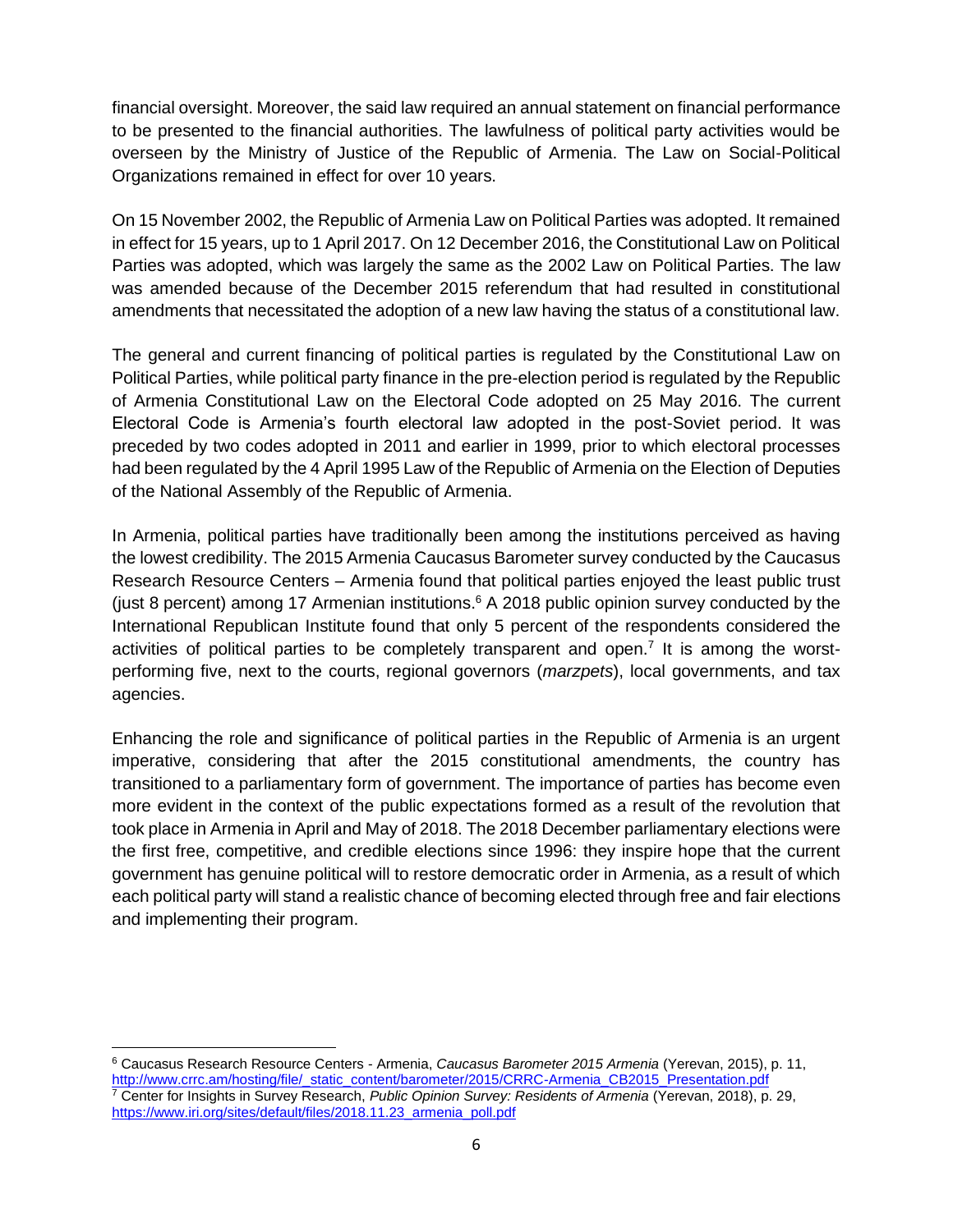## <span id="page-6-0"></span>**The Findings**

Party finance is typically regulated in two areas in terms of time periods and actors:

- Current funding, which applies permanently to all registered political parties; and
- Pre-election campaign finance, which applies during the pre-election campaign period to political parties that are participating in elections on their own or in an alliance jointly with other political units.

## <span id="page-6-1"></span>**A. Current Funding of Political Parties**

Current funding of political parties may be seen as having five crucial elements, the analysis of which could enable determining whether the political parties' current funding system is effective or not. They are as follows:

- 1. The revenue sources of political parties;
- 2. State assistance to political parties;
- 3. Transparency and accountability;
- 4. Sanctions for breaches; and
- 5. The work of the regulatory body.

#### <span id="page-6-2"></span>*Revenue Sources of Political Parties*

The Venice Commission and the OSCE/ODIHR Guidelines on Political Party Regulation state the following as revenue sources for political parties:

- 1. Membership fees;
- 2. Loans, borrowings, and their payments;
- 3. Private contributions; and
- 4. The sale of political party materials and merchandise.<sup>8</sup>

According to Article 23 of the Republic of Armenia Constitutional Law on Political Parties, the assets of a political party in Armenia shall be derived from the following sources:

- 1. Political party membership accession fees;
- 2. Membership fees;
- 3. State budget financing; and
- 4. Revenue from activities provided by the said Law.

#### *Membership Fees*

<sup>8</sup> Venice Commission and OSCE/ODIHR, *Guidelines on Political Party Regulation* (Warsaw/Strasbourg, 2011), p. 66- 68,<https://www.osce.org/odihr/77812?download=true>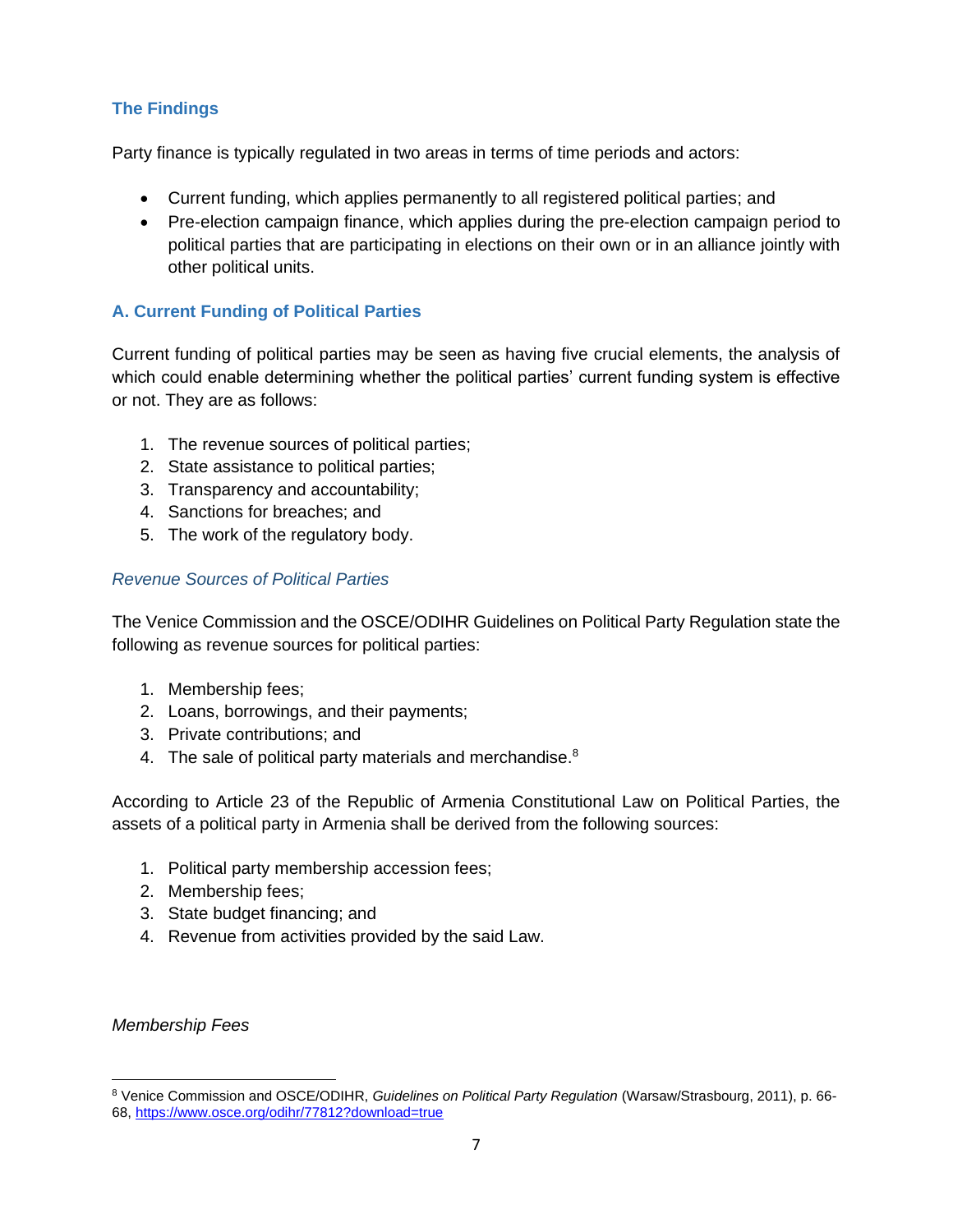The Venice Commission and the OSCE/ODIHR state three key conditions that legal regulations concerning membership fees must fulfill:

- 1. Membership fees should not be so high as to unduly restrict membership;
- 2. Membership fees should not be used as means to circumvent contribution limits; and
- 3. Any membership fee should be of a reasonable amount, and a waiver of the fee requirement should be applicable in cases of certain members.<sup>9</sup>

With respect to membership fees, Paragraph 2 of Article 23 of the Republic of Armenia Constitutional Law on Political Parties provides that political parties may have membership fees, and Paragraph 3 prescribes the maximum amount of membership fees, which annually may not exceed 1,000-fold the minimum salary (i.e. one million Armenian drams). Such a high threshold (83,000 Armenian drams per month) on the one hand allows political parties to have flexibility and to safeguard considerable financing from their wealthy members, and on the other hand may restrict the freedom of association of citizens to only the wealthy, unless a political party combines it with waivers or discounts. Another concern is that a high threshold creates favorable conditions for channeling to parties financial resources of questionable origin.

The political parties currently represented in the Parliament reported the following membership fees for 2018: the Civil Contract party (My Step alliance) declared 11,585,000 drams, and the Mission Party (same alliance) declared zero drams. The second-place Bright Armenia party declared 7,536,100 drams, and the third-place Prosperous Armenia party declared 5,457,100 drams.<sup>10</sup>

| <b>Political Party</b>    | Membership Fees for 2018 |
|---------------------------|--------------------------|
| <b>Civil Contract</b>     | 11,585,000               |
| Mission                   |                          |
| <b>Bright Armenia</b>     | 7,536,100                |
| <b>Prosperous Armenia</b> | 5,457,100                |

The political party reporting form must contain, in addition to the membership fees amount, the number of payers, but this is not always done. For Prosperous Armenia, for example, while the collected membership fees are 5,457,100 drams, the n umber of payers is 15 (i.e. a total of only 15 members paid membership fees, so each member paid on average 363,806 drams), which is unreasonable at a minimum. Bright Armenia and Civil Contract parties did not specify the number of payers altogether. As to the Mission party, its existence is in general questionable given the absence of financial and other resources.

*Loans and Borrowings*

<sup>&</sup>lt;sup>9</sup> Ibid.

<sup>&</sup>lt;sup>10</sup> The reports of the all the political parties are taken from [www.azdarar.am.](http://www.azdarar.am/)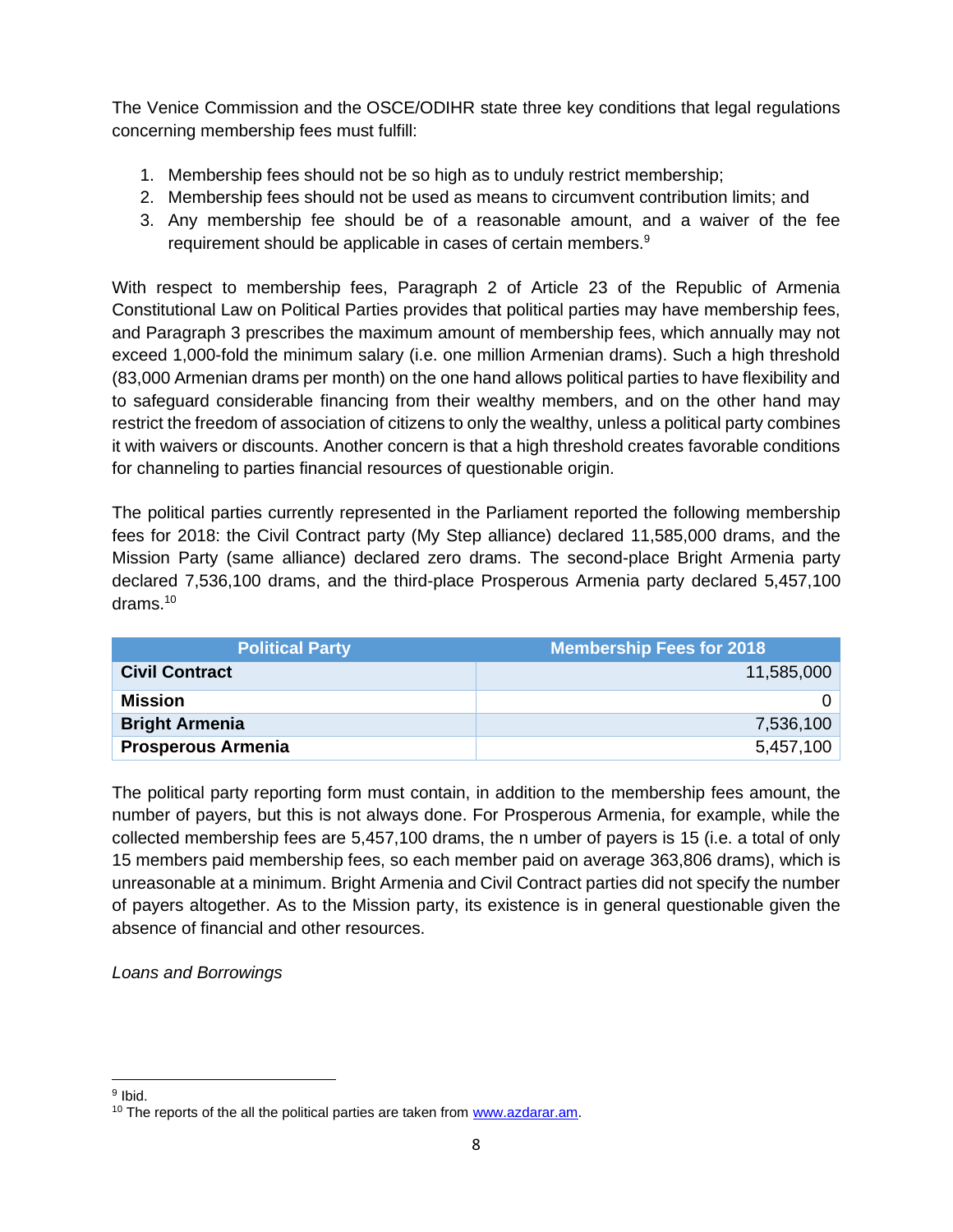The 2016 Constitutional Law on Political Parties for the first time prescribed loans and borrowings as a source of revenue for political parties,<sup>11</sup> while their repayment by third parties is viewed as a contribution.<sup>12</sup>

Nonetheless, whilst legally allowing funding through loans and borrowings, the state practically does not ensure that the sources of such funding are disclosed. Republic of Armenia Government Decree 403-N dated 20 April 2017, in particular, which approves the Political Party Funding Sources and Expenditures and Assets Report Publication and Presentation Procedure and Reporting Form, does not clearly provide a separate line for loans/borrowings, which actually limits the possibility for reporting and subsequent oversight.

## *Donations*

The Council of Europe, Recommendation (2003) 4 on the Common Rules against Corruption in the Field of Political Parties and Electoral Campaigns rather comprehensively defines a donation as "any deliberate act to bestow advantage, economic or otherwise, on a political party."<sup>13</sup>

In Armenia, donations to political parties are regulated by Article 24 of the Republic of Armenia Constitutional Law on Political Parties, which prescribes the limits on donations, the acceptable sources, and prohibited donations. Paragraph 1 of Article 24 provides: "Political parties shall have the right to receive donations from natural persons and legal entities in the form of property, including cash, including loans, borrowings, and third parties' repayment of the political party's debt…" It essentially does not clarify the definition of a donation.

Article 24 prescribes what may be donated and by whom. As noted above, donations may include property, cash, borrowings, loans, third parties' repayment of the political party's debt, as well as works and services.<sup>14</sup> There is currently a legal loophole with respect to in-kind contribution of works and services performed. Paragraph 2 of Article 27 of the Republic of Armenia Constitutional Law on Political Parties provides that political parties shall present in their annual report only the funding sources and expenditures, as well as property, but the law contains no requirements on in-kind contributions. International experts in the field have stated in this connection that "political parties and political candidates ought to keep records of all their revenues and expenditures, including loans and in-kind donations."<sup>15</sup>

Special rules and limits are prescribed for real estate: donation of real estate by a single person may not exceed 200,000-fold the minimum salary, i.e. 200 million Armenian drams. However, there is no rule on how to appraise the real estate, which allows discretionary appraisal of real estate below the market value, avoiding a situation of exceeding the limits prescribed by law. For

<sup>&</sup>lt;sup>11</sup> Republic of Armenia Constitutional Law on Political Parties, Article 24, para. 1.

 $12$  Ibid.

<sup>13</sup> Council of Europe, Recommendation (2003) 4, *Common Rules against Corruption in the Field of Political Parties and Electoral Campaigns* (Strasburg, 2003), article 2

<sup>14</sup> Republic of Armenia Constitutional Law on Political Parties, Article 24, para. 2.

<sup>15</sup> UNODC, IFES, OSCE/ODIHR, *Report. Expert Group Meeting. Transparency in Political Finance* (Prague, 2019), p. 10,

[https://www.unodc.org/documents/corruption/PragueEGM2019/Report\\_EGM\\_Transparency\\_in\\_Political\\_Finance\\_Pr](https://www.unodc.org/documents/corruption/PragueEGM2019/Report_EGM_Transparency_in_Political_Finance_Prague.pdf) [ague.pdf](https://www.unodc.org/documents/corruption/PragueEGM2019/Report_EGM_Transparency_in_Political_Finance_Prague.pdf)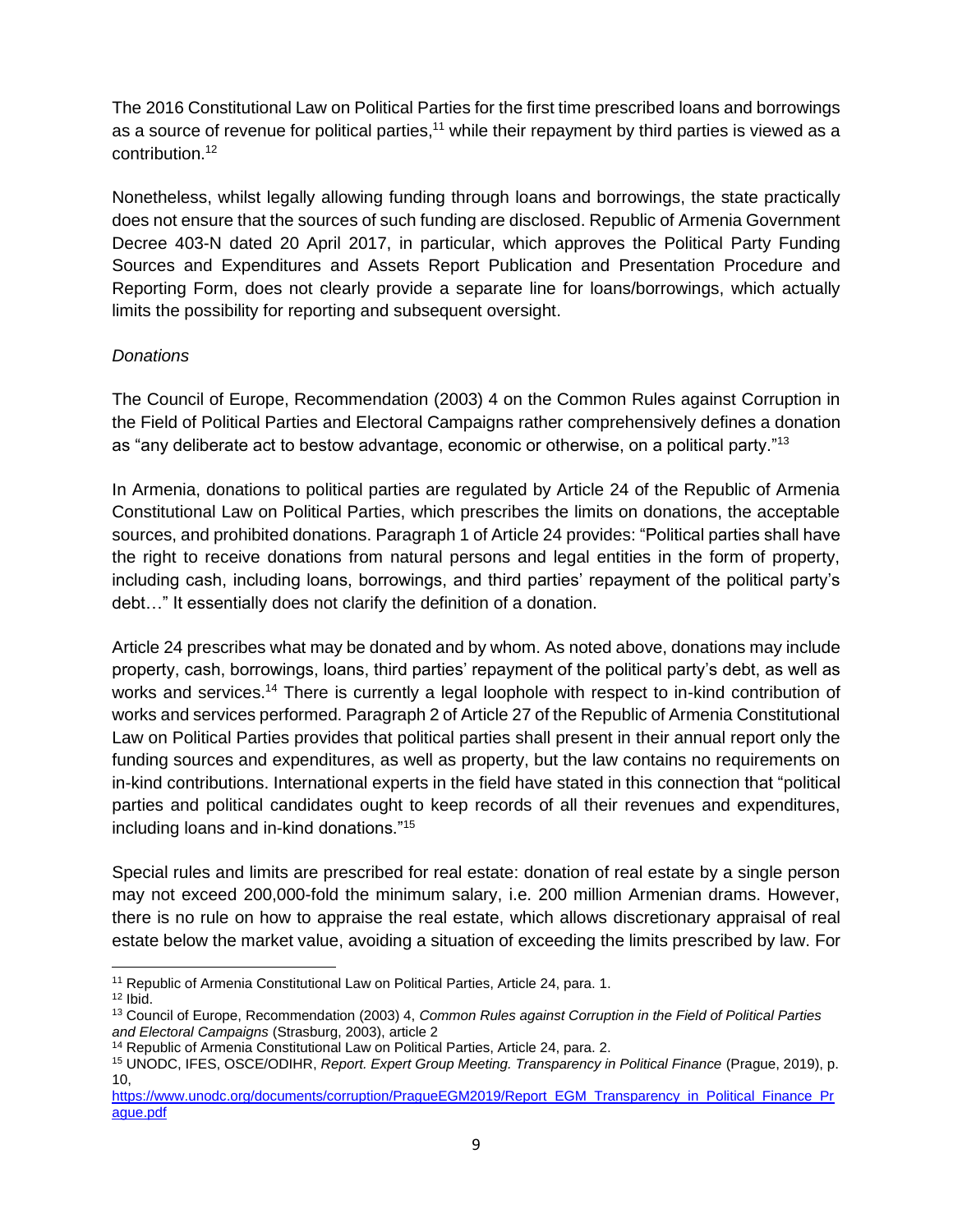example, real estate worth 400 million drams can be presented as a donation the value of which does not exceed 200 million drams. An overview of the 2018 reports of the political parties represented in the Armenian Parliament shows that, during 2018, none of the political parties reported donation of real estate or possession of own real estate, which is hardly realistic. The Civil Contract and Bright Armenia political parties each declared lease of one office, which is questionable in both cases. The Prosperous Armenia political party declared lease of "offices," but provided the address of only one such office. The Mission party did not have office lease expenditures, which once again justifies the suspicion that the party in effect does not operate.

Article 24 of the Republic of Armenia Constitutional Law on Political Parties provides that donations may be made by commercial and non-commercial organizations and natural persons. During one year, a commercial organization may donate the equivalent of no more than 10,000 fold the minimum salary (i.e. 10 million drams), while a non-commercial organization may donate not more than 1,000-fold the minimum salary (i.e. one million drams). The sum of all donations made by a natural person during a year may not exceed one million-fold the minimum salary (i.e. one billion drams).

|                           | <b>Donations by Natural</b><br><b>Donations by Legal</b><br><b>Entities,</b><br>Persons,<br>2018<br>2018 |           |
|---------------------------|----------------------------------------------------------------------------------------------------------|-----------|
| <b>Civil Contract</b>     | 81,420,000                                                                                               | 9,650,000 |
| <b>Mission</b>            |                                                                                                          |           |
| <b>Bright Armenia</b>     | 21,243,100                                                                                               | 500,000   |
| <b>Prosperous Armenia</b> | 47,160,000                                                                                               |           |

The table above clearly indicates that the ruling party receives the largest amount of donations from both natural persons and legal entities. This phenomenon may be in part due to the public enthusiasm in the post-revolutionary situation and the strong urge to contribute to the success of the revolutionary government. However, the donations made to the Prosperous Armenia party, which apparently does not need much funding, as it is led by one of the richest men in Armenia, raise certain doubt, as they could have been made by the party's leader through proxy natural persons.

Whilst enabling donations to political parties, states apply certain restrictions in order to protect the political landscape from suspicious sponsorship and influences. The most common restriction is the prohibition of donations by state structures, which is aimed at preventing the abuse of state resources.<sup>16</sup> Many countries also prohibit foreign and anonymous donations.<sup>17</sup>

<sup>16</sup> International IDEA, p. 20,

<http://www.eods.eu/library/IDEA.Funding%20of%20Political%20Parties%20and%20Election%20Campaigns.pdf>  $\frac{17}{17}$  Ibid.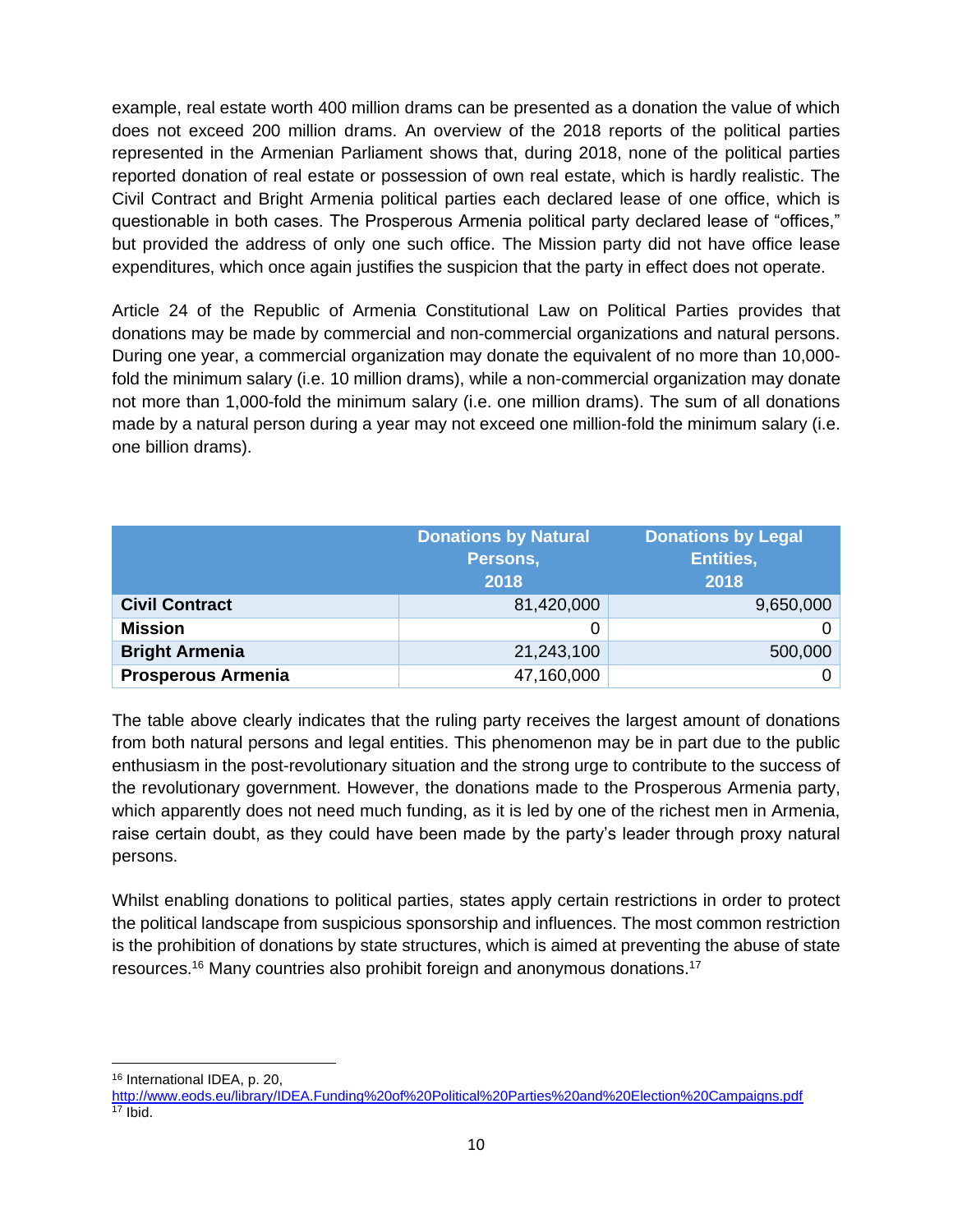The Republic of Armenia Constitutional Law on Political Parties defines the following seven groups of entities that are prohibited from making donations to political parties:<sup>18</sup>

- 1. Charitable or religious organizations, as well as organizations in which they participate;
- 2. State and municipal budgets and/or extra-budgetary funds;
- 3. State and municipal non-commercial organizations, and commercial organizations with state and municipal participation;
- 4. Foreign states, foreign citizens and legal entities, as well as legal entities with foreign participation, if the share or shares or stock held by the foreign entity accounts for over 30 percent of such legal entity's statutory capital (stock, equity);
- 5. International organizations;
- 6. Stateless persons; and
- 7. Anonymous persons.

Illicit funding generally enters into politics mostly in two ways—donations through proxy citizens or proxy organizations. Lithuania has been successful in regulating donations through proxy citizens: in Lithuania, a citizen who transfers money exceeding the prescribed limit must present a declaration of assets and income.<sup>19</sup> As to proxy organizations, the rules in the 2011 law, which were abandoned in the 2016 law, used to be rather effective, as they prescribed restrictions on legal entities registered in the six months preceding the donation date.

Potential private sector funding of political parties is generally problematic, because it makes political parties dependent on private interests, which will most probably have to be compensated in the future by means of adopting legal acts or performing other actions favorable for the relevant private entity. While international organization propose certain rules to avoid dependency on private companies caused in this manner and to rule out the possibility of granting them future advantages, $20$  the possibility of properly enforcing such rules is extremely small, and as a consequence, elected bodies may end up feeling accountable before the donating companies, rather than constituents.

Council of Europe Recommendations 1516 (2001) and 2003 (4) outline the following four main types of prohibited sources:

- 1. State organizations and organizations that provide services to the public sector;
- 2. Organizations registered in offshore zones;
- 3. Religious organizations; and
- 4. Foreign donations.

As for the latter two sources, the Armenian legislation is clear. As to second source—offshore organizations, Armenia's restriction is rather broad and covers any type of foreign legal entity,

<sup>&</sup>lt;sup>18</sup> Republic of Armenia Constitutional Law on Political Parties, Article 24, para. 4.

<sup>19</sup> Konrad-Adenauer-Stiftung and Transparency International Anticorruption Center, *Assessment of Legislation and Practice of Private Donations to Political Parties in Armenia (Yerevan, 2016), p. 60,* <https://transparency.am/files/publications/kas.pdf>

<sup>20</sup> Council of Europe, Recommendations 1516 (2001) , *Financing of political parties* (Strasbourg, 2001), <http://www.assembly.coe.int/nw/xml/XRef/Xref-XML2HTML-en.asp?fileid=16907&lang=en>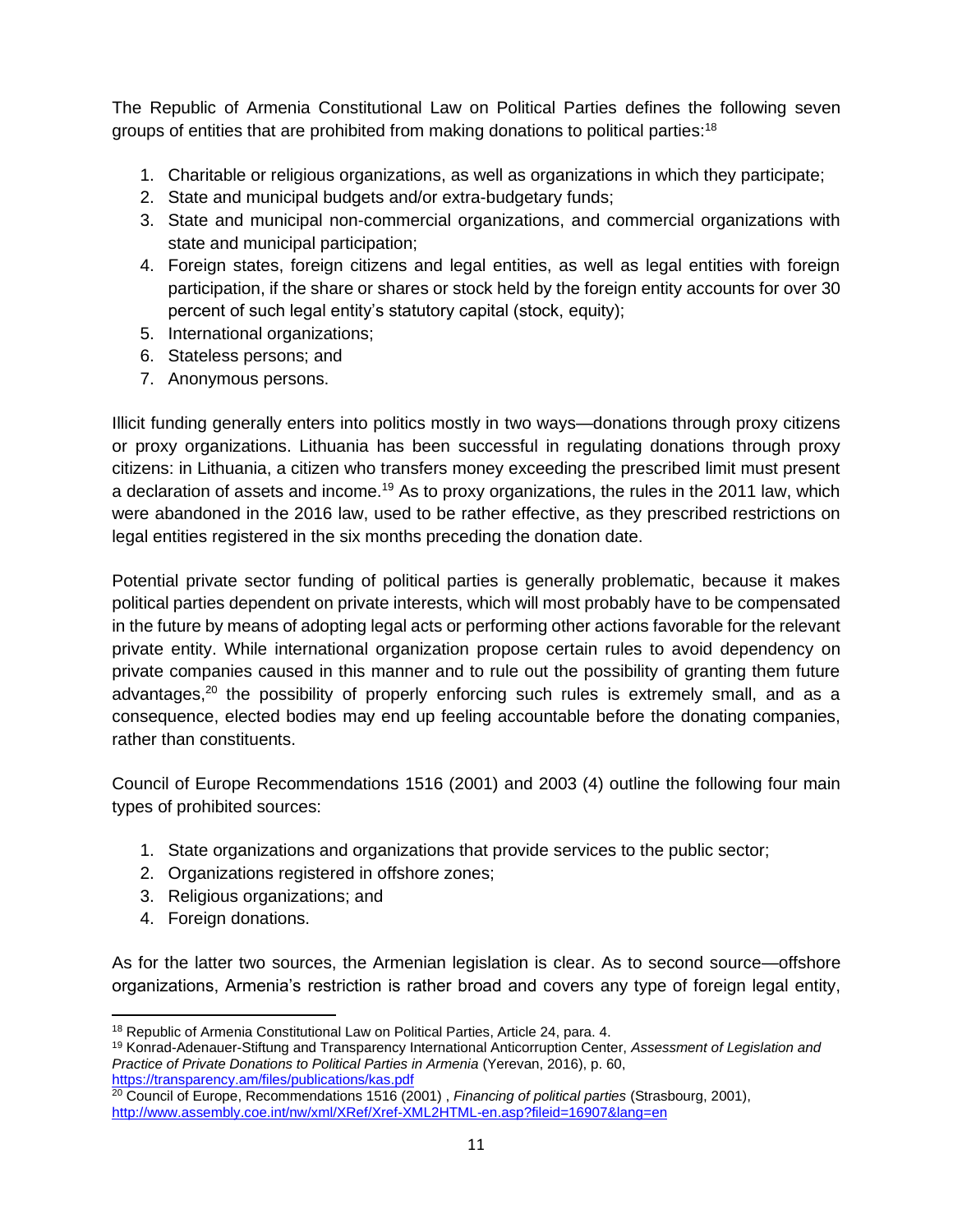and legal entities with foreign participation may donate if the share/stock of the foreign participant in such entity's statutory capital does not exceed 30 percent.<sup>21</sup> As to the first source, Armenia's legislation does not prescribe a prohibition for organizations delivering public services. It enables private companies that bid in and won public procurement tenders to compensate, by means of making a donation, the ruling party or the power that helped it to win the tender.

Furthermore, stakeholder discussions have revealed certain concerns related to the prohibition of donations by representatives of the Armenian Diaspora: some participants believe that they should have the right to make donations and thereby participate in Armenia's political processes, while others are convinced that it would pose risks of other states intervening in Armenia's domestic government.

## *Sale of Materials and Merchandise related to the Political Party*

Some countries (Singapore, Japan, and Malaysia) consider entrepreneurial activities by a political party, including the sale of materials and merchandise related to the political party, an important source of revenues for political parties. Magnus Ohman, a leading expert in political party financing, states that "Given the lack of funding available to many political parties, the unwillingness of many private interests to support them and the limited public resources available, it may be advisable to consider allowing political parties to engage in limited commercial activities related to their normal activities, such as printing and publishing."<sup>22</sup>

Moreover, he recommends putting in place several conditions so that:

- 1. Political parties do not have the right to participate in state transactions;
- 2. The income derived from entrepreneurial activities accounts for a limited share of the party's total assets; and
- 3. Any commercial transaction is mentioned in the political party's report.<sup>23</sup>

This issue is not clearly regulated in the Republic of Armenia, and there are ambiguous rules: Paragraph 2 of Article 23 of the Republic of Armenia Constitutional Law on Political Parties specifies the following five possible sources of property for a political party: accession fees, membership fees, state budget financing, donations, and "income derived from activities prescribed by this Law." The Law prescribes that a political party may create a mass news outlet and printing houses, $24$  and carry out activities not prohibited by law. $25$  Moreover, the same Article provides that "a political party may not be the founder or participant of a commercial legal entity, with the exception of the cases provided by this Article.<sup>"26</sup> The analysis of these provisions indicates that a political party may engage in publishing activities and create a mass news outlet

 $21$  Ibid.

<sup>22</sup> International IDEA, p. 48.

 $23$  Ibid.

<sup>&</sup>lt;sup>24</sup> Republic of Armenia Constitutional Law on Political Parties, Article 21, para. 1, point 3.

<sup>25</sup> Ibid, Article 21, para. 1, point 8.

<sup>26</sup> Ibid, Article 21, para. 3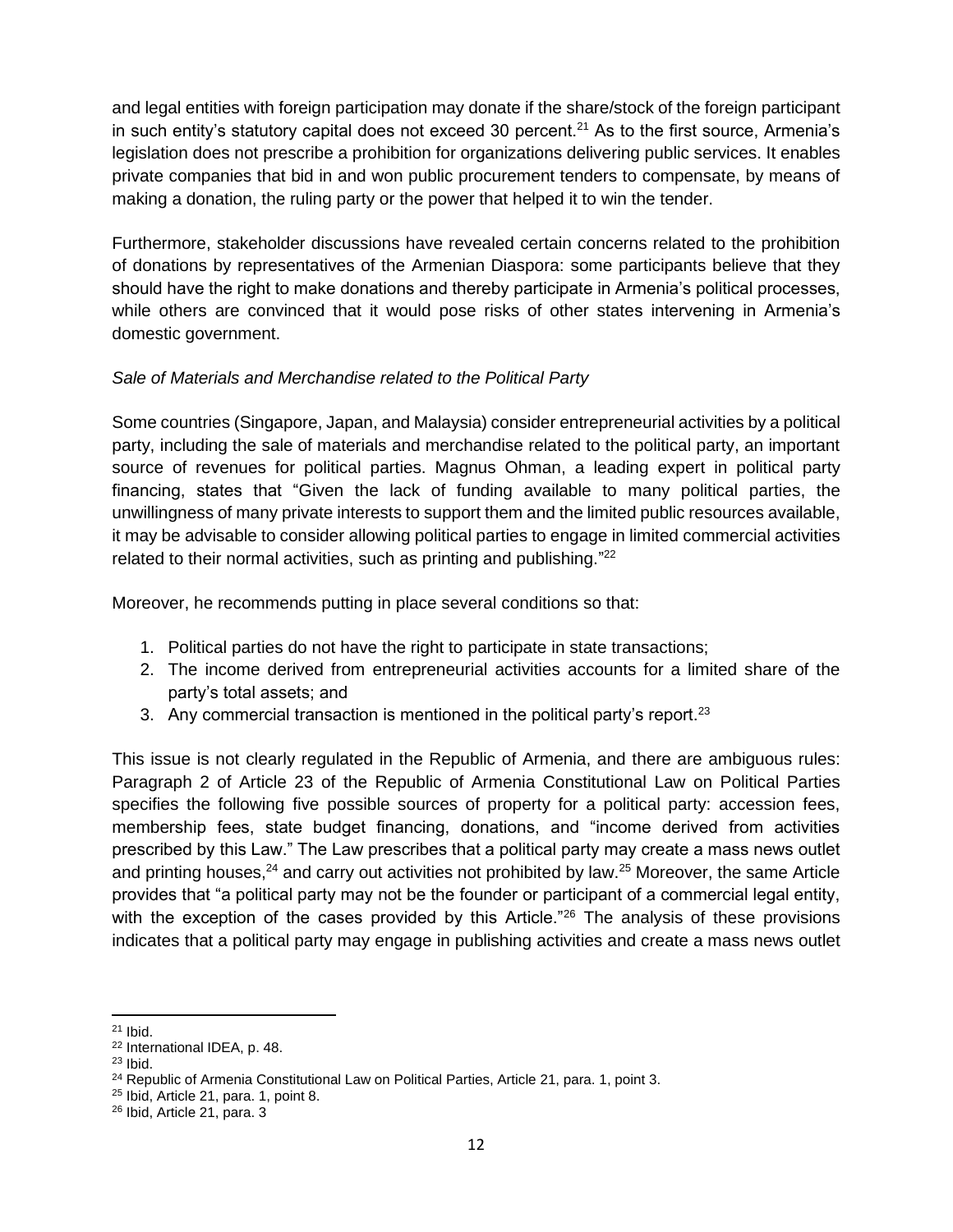and engage in whatever the mass media typically do for a profit, but a political party may not engage in other entrepreneurial activities, such as selling clothes carrying the party's insignia.

Republic of Armenia Government Decree 403-N dated 20 April 2017, which approves the Political Party Finance Sources and Expenditures and Assets Report Publication and Presentation Procedure and Reporting Form, prescribes a dedicated line called "income from other civil law transactions and other sources not prohibited by the legislation."<sup>27</sup> However, while political parties have the right to establish news media or printing houses, the law is silent with respect to their financial accountability. Therefore, Government Decree 403-N does not contain any requirement on declaring the profit generated by the news media or printing houses created by political parties. Moreover, there are no legal rules on oversight of the activities of such news media or printing houses, and they are not viewed as entities related with the political party that created them.

Importantly, none of the political parties represented in the current convocation of the Parliament has declared anything in the dedicated line called "income from other civil law transactions and other sources not prohibited by the legislation."

#### <span id="page-12-0"></span>*State Assistance to Political Parties*

The choice of the format for giving state financial assistance to political parties should be primarily driven by the goal pursued thereby. The International IDEA (the International Institute for Democracy and Electoral Assistance) highlights the following three key purposes:

- 1. Helping all relevant political forces to reach the electorate effectively;
- 2. Limiting the impact of financial differences between rich and poor parties and candidates; and
- 3. Encouraging good behavior by those that receive funding.  $28$

Depending on the level of democracy in a country, another key goal can be the creation of opportunities for the development of political parties.

Public funding for political parties can be of two types: providing money or providing free or subsidized goods or services.<sup>29</sup> According to a survey conducted by the reputable international IDEA, 64 out of 173 countries (37 percent) have public financial assistance to political parties,  $30$ and in a large number of those (21 percent), the criterion for providing funding is the number of votes received, the threshold of which is 3.5 percent.<sup>31</sup>

<sup>&</sup>lt;sup>27</sup> Republic of Armenia Government Decree 403-N of 20 April 2017, approving the Political Party Funding Sources and Expenditures and Assets Report Publication and Presentation Procedure and Reporting Form.

<sup>28</sup> International IDEA, International IDEA, *Funding of Political Parties and Election Campaigns. A handbook on Political Finance* (Stromsborg, 2014), p. 25,

<http://www.eods.eu/library/IDEA.Funding%20of%20Political%20Parties%20and%20Election%20Campaigns.pdf>  $29$  International IDEA, p. 23.

<sup>30</sup> <https://www.idea.int/data-tools/question-view/548>

<sup>31</sup> International IDEA, p. 24.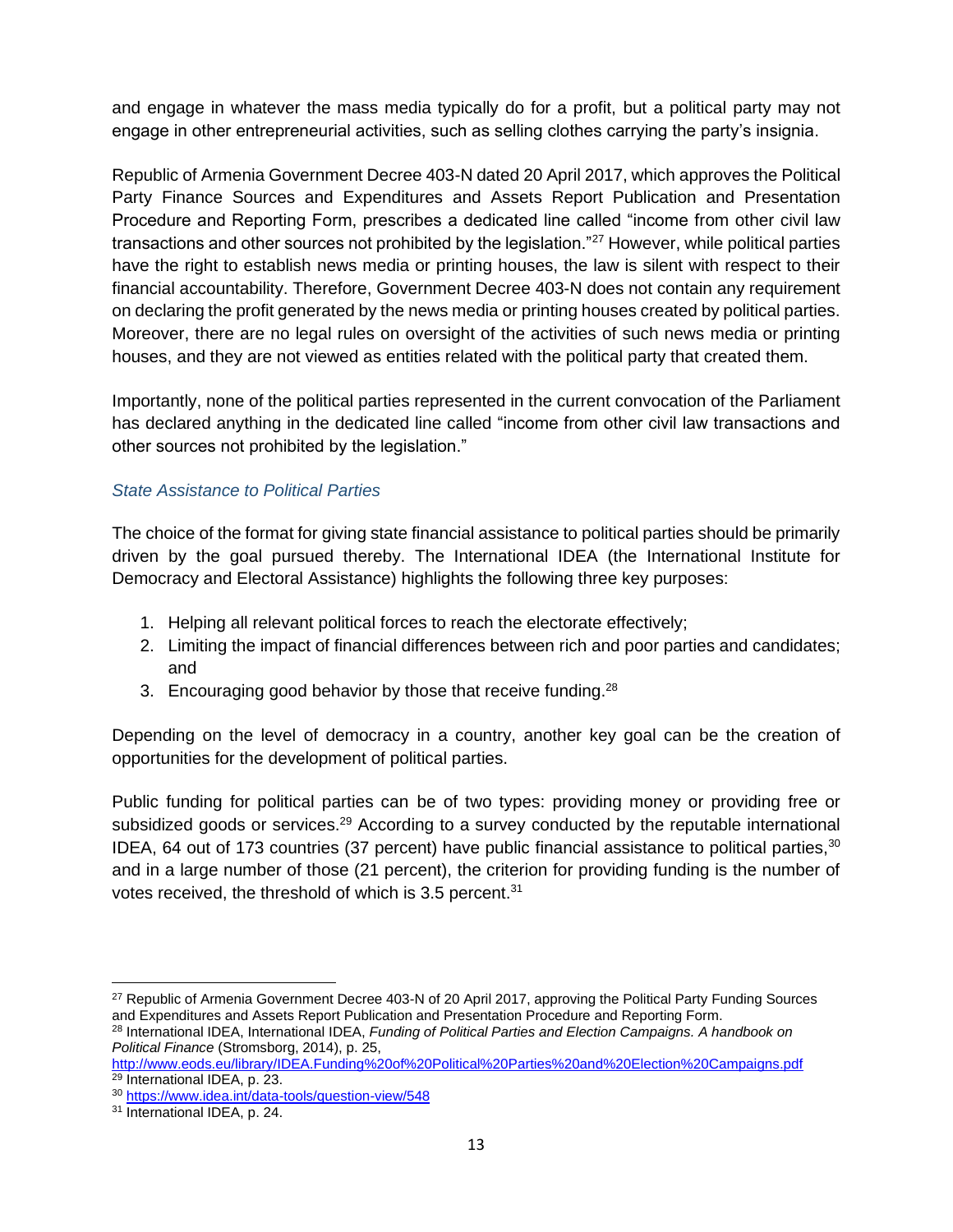The public assistance given to political parties in the Republic of Armenia mostly takes the form of financing from the state budget, but only to the political parties the electoral list of which received at least three percent of the sum of the total number of votes cast for the electoral lists of all parties taking part in the most recent National Assembly election and the error margin.<sup>32</sup> In other words, one can conclude that Armenia has a three percent threshold, which is quite close to the international one.

Nine political parties and two alliances took part in the parliamentary election held in Armenia on 9 December 2018. Only 2 party and one alliance were able to overcome the passing thresholds of 5 and 7 percent, respectively.<sup>33</sup> Five of the other political forces were able to receive three percent or more of the votes. As a result, of the nine political parties and two alliances, four political parties (Bright Armenia, Prosperous Armenia, Republican Party of Armenia, and Armenian Revolutionary Federation) and one alliance of political parties (My Step alliance of political parties) became eligible for public funding. Parties that do not cross the threshold for public funding may have still received a rather large number of votes, but cannot develop as they are deprived of state assistance. For example, the We alliance of parties, which received two percent of the votes, did not pass the threshold and will not receive public assistance, even though 25,176 voters rather many, cast their votes for this alliance.

The current formula for political party financing is prescribed by Paragraph 2 of Article 26 of the Republic of Armenia Constitutional Law on Political Parties as follows: "The total amount of funding for political parties as per the State Budget of the Republic of Armenia may not be less than the product of 0.04-fold the minimum salary prescribed by law and the total number of citizens included in the voter lists in the most recent National Assembly election." The assistance provided by the state is a rather small amount, which should be increased, although it depends also on the financial resources of the state.

The following other types of public assistance are made available to political parties in Armenia:<sup>34</sup>

- 1. Political parties are granted access to the mass media created with the participation of state and local government bodies; and
- 2. State and local government bodies make available to political parties their own buildings and communication means, and primacy in using them shall be safeguarded to the political parties that took part in the distribution of mandates in the National Assembly election.

There are no legal rules that would prescribe in detail the formats for implementing these possibilities in practice. As a consequence, the prescribed possibilities become declarative.

Participants in the stakeholder discussion expressed a number of opinions on increasing public assistance to political parties. Some suggested a transition to total public funding of political parties, with a reduced threshold of only one percent of the total votes, or a regressive system for political party financing, whereby the winning party will receive relatively less assistance than the

<sup>32</sup> Republic of Armenia Constitutional Law on Political Parties, Article 26, para. 3.

<sup>&</sup>lt;sup>33</sup> Republic of Armenia Constitutional Law on the Electoral Code, Article 95, para 4.

<sup>&</sup>lt;sup>34</sup> Republic of Armenia Constitutional Law on Political Parties, Article 25, para. 1.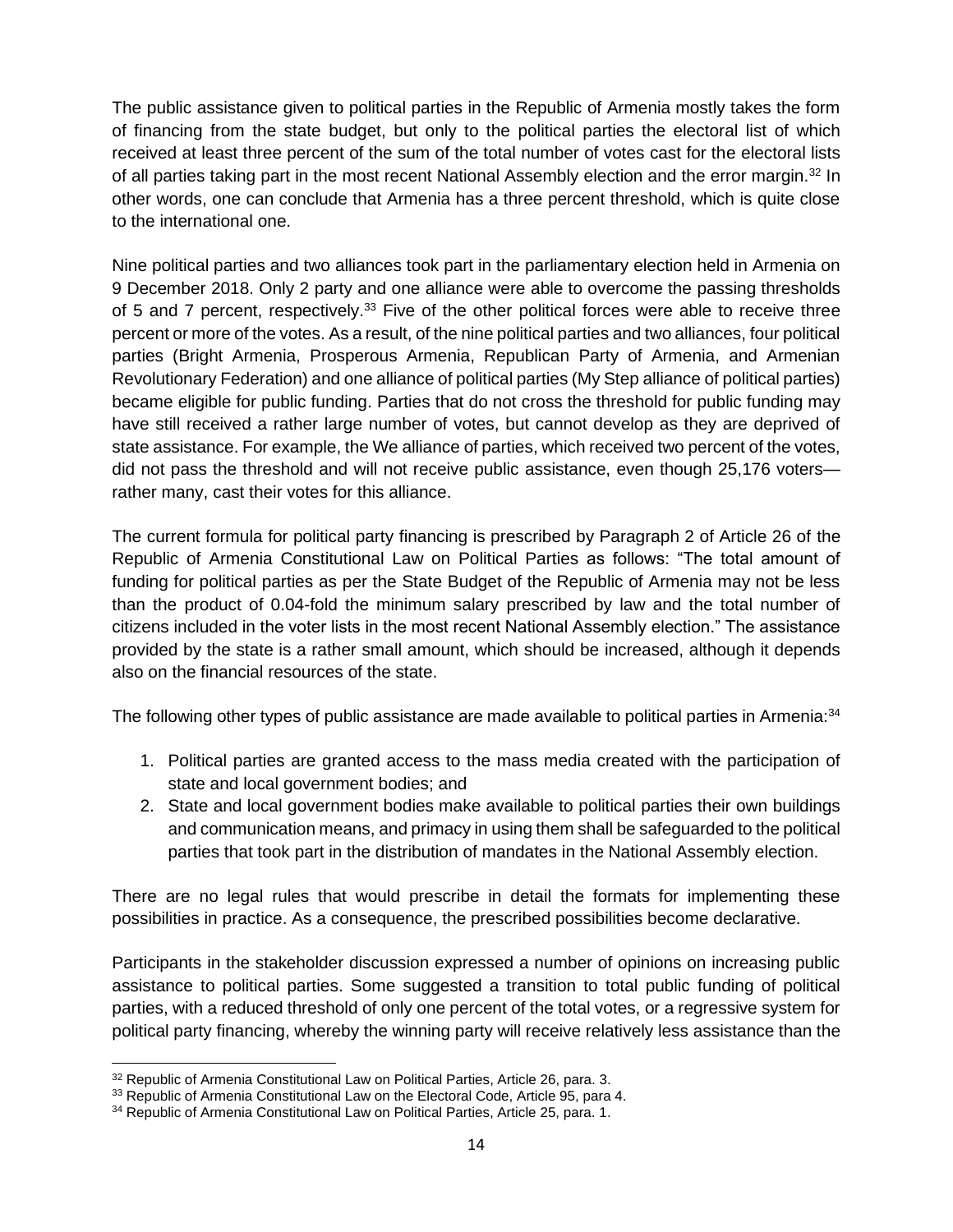losing one (for instance, if party A receives 40 percent of the votes, and party B receives 15 percent, the latter will receive more financial assistance from the state than the former).

Another proposal was to implement the co-financing model used in some states of the German Federation, whereby for any private donation not exceeding EUR 3,300, the state provides to the party a supplement in the amount of 38 percent of the donation received from private citizens, thereby encouraging ties with citizens and citizens' assistance to political parties.<sup>35</sup> This approach may force the political parties to work more actively with citizens, to stay in touch with them, and to be accountable before them. Contrary to this, total state funding may lead to a situation in which political parties will no longer feel accountable before the citizens, and creating a political party may become simply a means of receiving funding.

#### <span id="page-14-0"></span>*Transparency and Accountability*

With respect to the transparency and accountability of political party funding, Paragraph 3 of Article 7 of the UN Convention against Corruption provides: "Each State Party shall also consider taking appropriate legislative and administrative measures, consistent with the objectives of this Convention and in accordance with the fundamental principles of its domestic law, to enhance transparency in the funding of candidatures for elected public office and, where applicable, the funding of political parties."<sup>36</sup> It is generally considered that the transparency and accountability of political party funding serve two goals: firstly, helping citizens to make informed decisions before going to the polling stations, and secondly, making it easier for the oversight authorities to perform their oversight functions.<sup>37</sup>

Paragraph 3 of Article 46 of the Republic of Armenia Constitution provides: "Political parties shall publish annual reports on the sources of their financing and their expenditures, as well as their property." This provision is detailed out in Article 22 of the Republic of Armenia Constitutional Law on Political Parties, which provides in sub-paragraph 2 of Paragraph 1 that the state shall require political parties to publish a report on the use of property each year on the հttp://www.azdarar.am official website for public notices of the Republic of Armenia, which shall contain information on the sources of such property. This provision in turn is detailed out further in Paragraph 2 of Article 27 of the same Law, providing that "a political party shall be obliged to publish in the mass media, for each year, prior to 25 Mach of the year following the reported year, a report on the party's financing sources and expenditures, as well as property during the reported year (hereinafter "Report") and, in cases provided by law, an audit opinion thereon, and in accordance with the established procedure, to post it on the official website for public notices of the Republic of Armenia." Thereafter, no later than by 1 April of the year following the reported year, the political party shall be obliged to present the report and evidence of having published it to the Oversight and Audit Service (OAS) of the Central Electoral Commission (CEC). The report shall contain data on the sources and volume of proceeds credited to the political party's account, the spending

<sup>35</sup> Konrad-Adenauer-Stiftung and Transparency International Anticorruption Center, p. 54.

<sup>36</sup> UN Convention against Corruption, Article 7, para. 3,<https://www.arlis.am/DocumentView.aspx?DocID=48021>

<sup>37</sup> International IDEA, p. 28.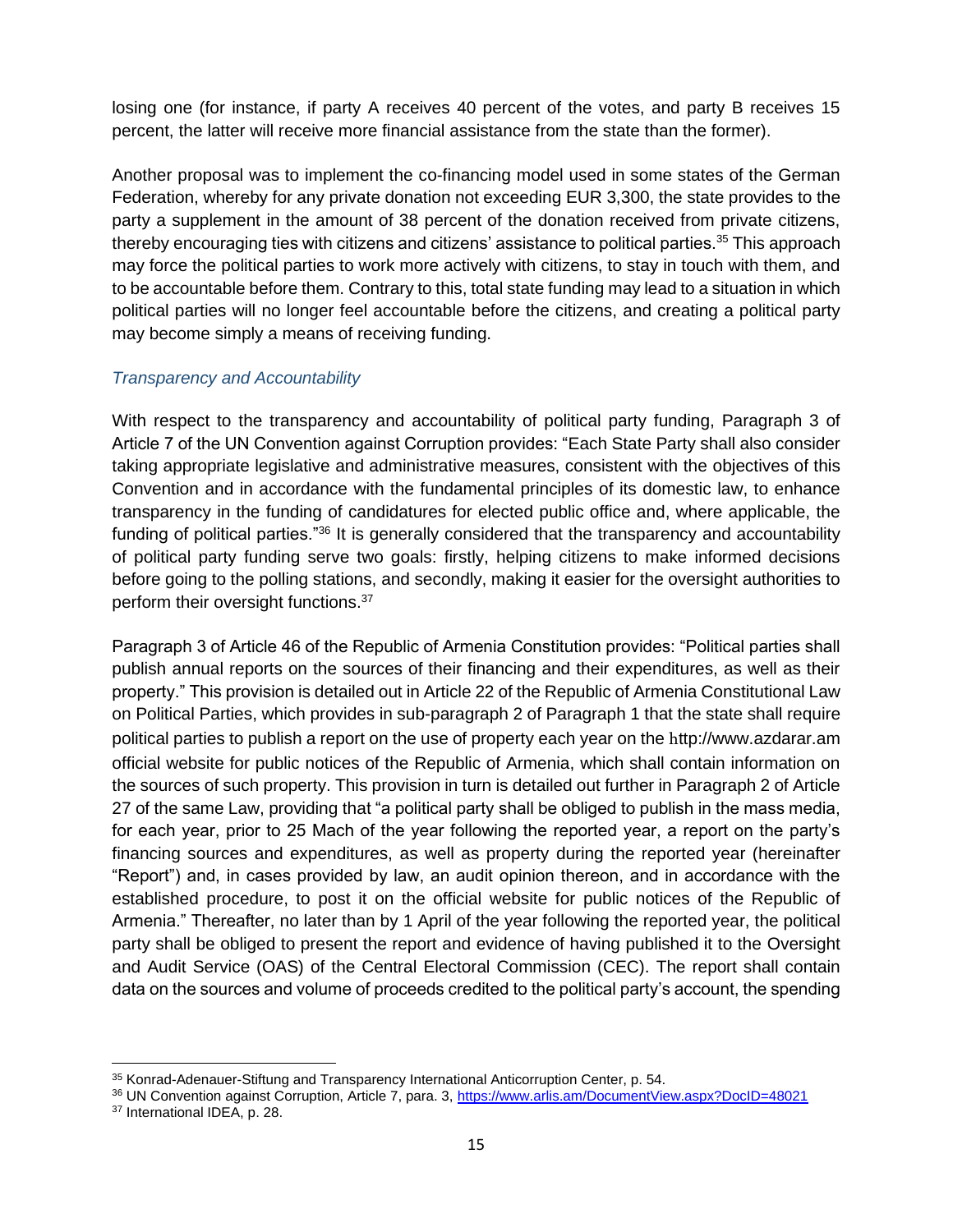thereof, and the property owned, including its value.<sup>38</sup> Any donation, irrespective of the size, shall be mentioned in the annual report.<sup>39</sup>

Political parties must undergo an audit and must publish their annual report only after being audited, if they receive public funding or if the value of their assets exceeded 10,000-fold the minimum salary (10 million Armenian drams).<sup>40</sup> If the assets of a political party exceeded 10,000fold the minimum salary because of the value of immovable and movable property contained in such party's current year's balance sheet, provided that the party has once already presented an audit opinion thereon to the Oversight and Audit Service, the party shall in subsequent reported years be exempted of the obligation to present an audit opinion, unless the immovable and movable property contained in such party's balance sheet have changed relative to the preceding year.<sup>41</sup> If the immovable and movable property contained in a party's balance sheet have changed, the party shall be obliged to present a report together with the audit opinion under the procedure prescribed by this Law, if the sum of all transactions performed during the reported year exceeded 10,000-fold the minimum salary.

The analysis of the 2018 annual reports of the four parties currently represented in Armenia's Parliament has shown that none of them has declared transportation expenses, which may simply mean that the parties' members or supporters either do not transport people in vehicles or the political parties do not view it as a donation, despite the requirement of the law.

There is a legal issue here. Although the Republic of Armenia Constitutional Law on Political Parties provides that works and services performed must be viewed as in-kind donations, Government Decree 403-N, which regulates the Political Party Funding Sources and Expenditures and Assets Report Publication and Presentation Procedure and Reporting Form, does not contain a separate line for calculating and declaring such donations. Even though the reporting form contains item 7, which provides for declaring donations such as income from civil law transactions and other sources not prohibited by the legislation, it is very incomplete and implies specifying an amount without prescribing a mechanism for calculating it.

The second problem identified by the analysis of the 2018 annual reports of the four parties currently represented in Armenia's Parliament is that only one party (Prosperous Armenia) reported expenditures on lease of more than one office. Two of the others (Civil Contract and Bright Armenia) reported lease of only one office each. The Mission party did not report any. For Civil Contract and Bright Armenia, this is simply impossible, which means that the offices leased by them in fact either are donated free of charge by their members or supporters or are not contained in the report, of their members or supporters or others pay for such offices, but they are not contained in the report.

The third problem discovered by the aforementioned analysis of the 2018 annual reports of the four parties currently represented in Armenia's Parliament is that only the Prosperous Armenia

<sup>38</sup> Republic of Armenia Constitutional Law on Political Parties, Article 27, para. 4.

<sup>39</sup> Ibid, Article 27, para. 5.

<sup>40</sup> Ibid, Article 28, para. 1.

<sup>41</sup> Ibid, Article 28, para. 2.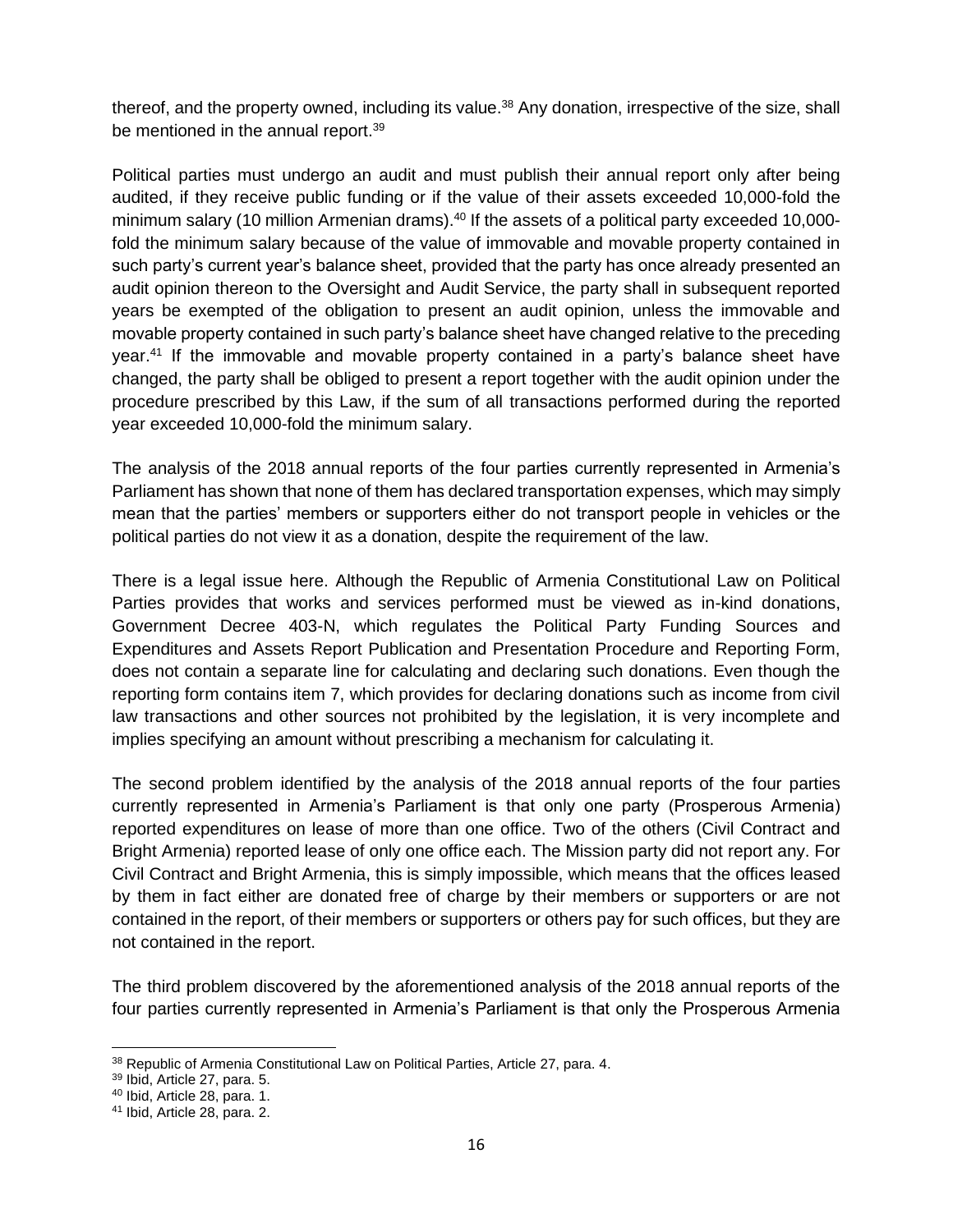party declared the existence of any movable property, while the other four declared absolutely nothing, which obviously cannot be the reality.

Presently, online donations can be made in virtual currencies such as the Bitcoin. This is a new reality that is still not subject to a clear position in the form of recommendations by the international organizations. However, the problem is already being discussed, as mentioned during the UNODC Expert Group Meeting on Transparency in Political Finance in May 2019.<sup>42</sup> Citizens have the right to expect transparency and accountability from the political parties; hence, states must prescribe legal rules for incorporating online and virtual currency donations in the party reports, as well.

Another problem is that, although the legislation allows political parties to receive loans and to borrow debt, the standard reporting form approved under Government Decree 403-N fails to contain a relevant line.

The transparency of income and expenditures of political parties and activities performed for the party by third parties must be seen as a whole.

One of the key problems is that mass media connected with the political party are not included in the reports, which is due to a legislative gap. For example, the "Multimedia Center" closed jointstock company found by Gagik Tsarukyan, the leader of the Prosperous Armenia party, which broadcasts the Kentron television channel that regularly engages in positive propaganda for the Prosperous Armenia party, is not in any way presented in its report. This is fully consistent with the current legal rules, hence the rules on related entities need to be clarified so as to cover such third parties. This concerns also charitable organizations and foundations, which very often carry out hidden propaganda for their parties.

To an extent, the Republic of Armenia Constitutional Law on Political Parties views the mass media and printing houses created by a political party as related entities. However, the Law does not clearly regulate either their status as entities related with the political party, or any legal rules on their reporting requirements. Such rules need to be prescribed. Moreover, the types of potential entities (mass media, NGOs, foundations, and companies) need to be added.

In addition to related entities, there are also unrelated third parties that carry out propaganda for a certain party, acting in support of its ideology. A number of countries (Canada, New Zealand, and the United Kingdom) have rather advanced legislation regulating these issues.<sup>43</sup>

During the stakeholder discussion, all participants agreed that any transaction in which political parties are involved must be in non-cash form.

<sup>42</sup> UNODC, IFES, OSCE/ODIHR, *Report. Expert Group Meeting. Transparency in Political Finance* (Prague, 2019), p. 4,

[https://www.unodc.org/documents/corruption/PragueEGM2019/Report\\_EGM\\_Transparency\\_in\\_Political\\_Finance\\_Pr](https://www.unodc.org/documents/corruption/PragueEGM2019/Report_EGM_Transparency_in_Political_Finance_Prague.pdf) [ague.pdf](https://www.unodc.org/documents/corruption/PragueEGM2019/Report_EGM_Transparency_in_Political_Finance_Prague.pdf)

<sup>43</sup> International IDEA, p. 260.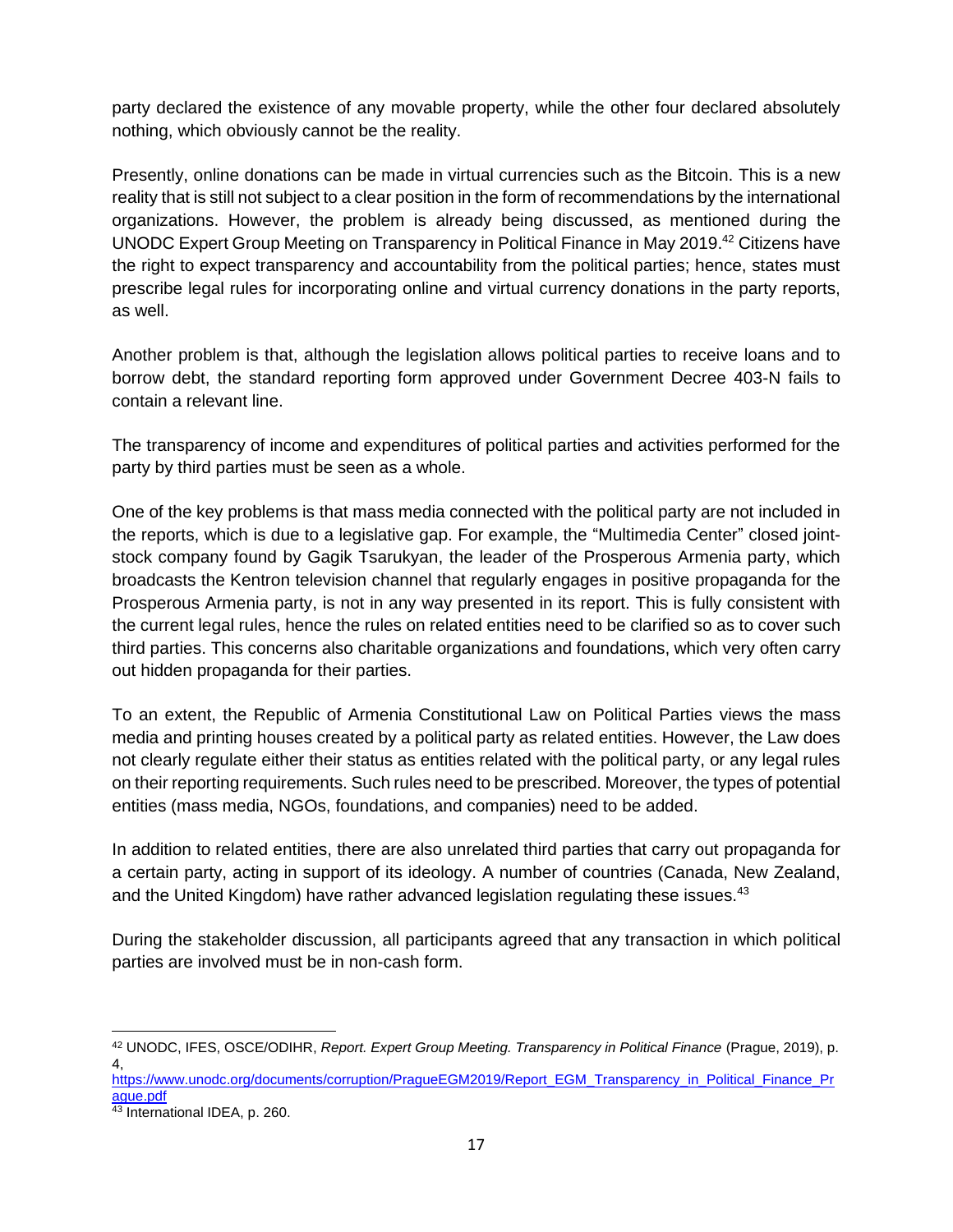#### <span id="page-17-0"></span>*Sanctions for Breaches*

Effective procedures of liability are essential for ensuring integrity of funding and oversight, which should include meaningful sanctions, as emphasized in Paragraph 8(e) of the Council of Europe Recommendation 1516 (2001).

The legislation on sanctions is not proportionate, leaving the impression that party funding had not been considered sufficiently important. As to the existing sanctions, an overview of public sources indicated that they have never been imposed in recent years with respect to any political party.

Sanctions related to political party funding are prescribed by Articles 189.13 to 189.16 of the Republic of Armenia Code on Administrative Offences. These offences are investigated by the CEC.<sup>44</sup>

| <b>Act</b>                                                                                                                                                                                                                                                            | <b>Sanction</b>                                                                                                                             | <b>Aggravating</b><br><b>Circumstance</b>                                                                     | <b>Sanction</b>                                                                                                                                   |
|-----------------------------------------------------------------------------------------------------------------------------------------------------------------------------------------------------------------------------------------------------------------------|---------------------------------------------------------------------------------------------------------------------------------------------|---------------------------------------------------------------------------------------------------------------|---------------------------------------------------------------------------------------------------------------------------------------------------|
| Article 189.13. Failure to<br>present to the<br>authorized state body or<br>to publish a report on<br>resources received and<br>spent by the political<br>party during the<br>reported year                                                                           | A fine on the political<br>party's officials in the<br>amount of 40-50-fold<br>the minimum salary<br>(40,000 to 50,000<br>Armenian drams)   | The same<br>offence,<br>committed<br>again within a<br>month of<br>imposing the<br>administrative<br>sanction | A fine in the amount of<br>400-500-fold the<br>minimum salary<br>(400,000 to 500,000<br>Armenian drams)                                           |
| Article 189.14. Failure to<br>provide in a timely<br>manner the documents<br>provided by law when<br>demanded by the<br>authorized body for<br>checking the credibility<br>of a report published by<br>the political party and<br>presented to the<br>authorized body | A fine on the political<br>party's officials in the<br>amount of 80-100-fold<br>the minimum salary<br>(80,000 to 100,000<br>Armenian drams) | The same<br>offence,<br>committed<br>again within a<br>month of<br>imposing the<br>administrative<br>sanction | A fine on the political<br>party's officials in the<br>amount of 150-200-<br>fold the minimum<br>salary (150,000 to<br>200,000 Armenian<br>drams) |
| Article 189.15. Failure to<br>make in non-cash form<br>the monetary donations                                                                                                                                                                                         | A fine on the donating<br>organization's officials<br>in the amount of 200-                                                                 | The same<br>offence,<br>committed                                                                             | A fine on the donating<br>organization's officials<br>in the amount of 350-                                                                       |

<sup>44</sup> Republic of Armenia Code on Administrative Offences, Article 223.2.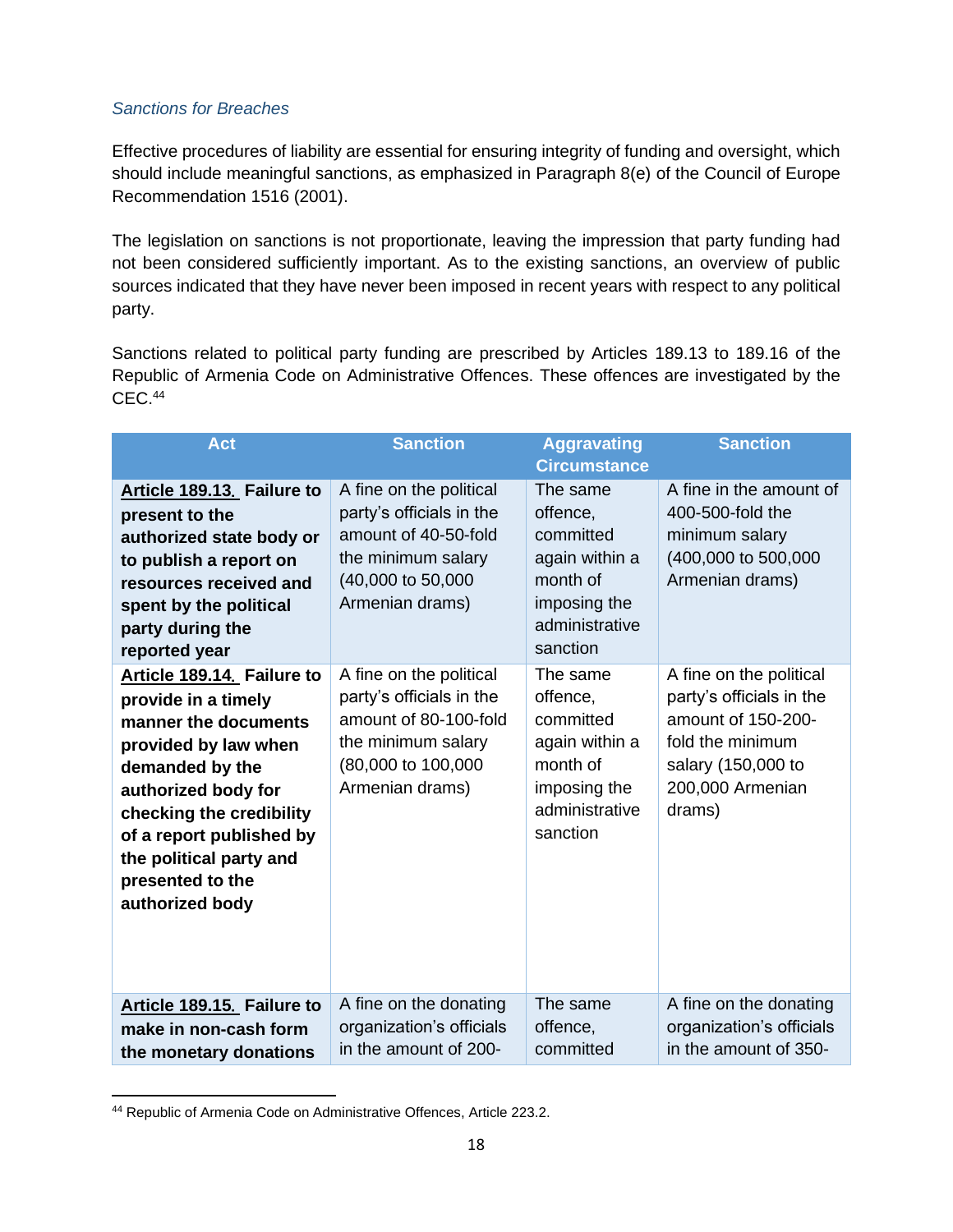| to the political party in<br>excess of 100-fold the<br>minimum salary                                                                                                                                                  | 250-fold the minimum<br>salary (200,000 to<br>250,000 Armenian<br>drams)<br>A fine on the donating<br>citizen in the amount of<br>100-150-fold the<br>minimum salary<br>(100,000 to 150,000<br>Armenian drams)<br>A fine on the political<br>party's officials in the<br>amount of 250-300-fold<br>the minimum salary<br>(250,000 to 300,000<br>Armenian drams) | again within a<br>year                                                                                        | 400-fold the minimum<br>salary (350,000 to<br>400,000 Armenian<br>drams)<br>A fine on the donating<br>citizen in the amount<br>of 200-250-fold the<br>minimum salary<br>(200,000 to 250,000<br>Armenian drams)<br>A fine on the political<br>party's officials in the<br>amount of 500-600-<br>fold the minimum<br>salary (500,000 to<br>600,000 Armenian<br>drams) |
|------------------------------------------------------------------------------------------------------------------------------------------------------------------------------------------------------------------------|-----------------------------------------------------------------------------------------------------------------------------------------------------------------------------------------------------------------------------------------------------------------------------------------------------------------------------------------------------------------|---------------------------------------------------------------------------------------------------------------|---------------------------------------------------------------------------------------------------------------------------------------------------------------------------------------------------------------------------------------------------------------------------------------------------------------------------------------------------------------------|
| Article 189.16. Failure<br>of a party to transfer to<br>the state budget or to<br>the donor any donation<br>exceeding the amount<br>set by law or any<br>unauthorized donation<br>within the time period<br>set by law | A fine on the political<br>party's officials in the<br>amount of 100-150-fold<br>the minimum salary<br>(100,000 to 150,000<br>Armenian drams)                                                                                                                                                                                                                   | The same<br>offence,<br>committed<br>again within a<br>month of<br>imposing the<br>administrative<br>sanction | A fine on the political<br>party's officials in the<br>amount of 200-250-<br>fold the minimum<br>salary (200,000 to<br>250,000 Armenian<br>drams)                                                                                                                                                                                                                   |

Many of these sanctions are such that they cannot be preventive, which runs contrary to the purpose of prescribing them. For example, the sanction for failure to present a report is 40,000 to 50,000 Armenian drams. If the same offence is committed again within a month of imposing the administrative sanction, the sanction is 400,000 to 500,000 Armenian drams. A party that receives public funding and must, together with the report, publish the auditor's opinion, may simply pay this amount and avoid the audit, especially because the cost of paying for financial audit would be much higher than the aforementioned fine.

The liability prescribed with respect to the current funding of parties is generally inadequate. For certain offences, no liability is prescribed, and for others, the prescribed sanctions are weak and ineffective. The sanctions need a fundamental review and increasing in view of the systemic changes undertaken in this field. Moreover, the body overseeing the activities of parties should have sufficient political will and a toolkit for effectively and impartially enforcing the respective sanctions.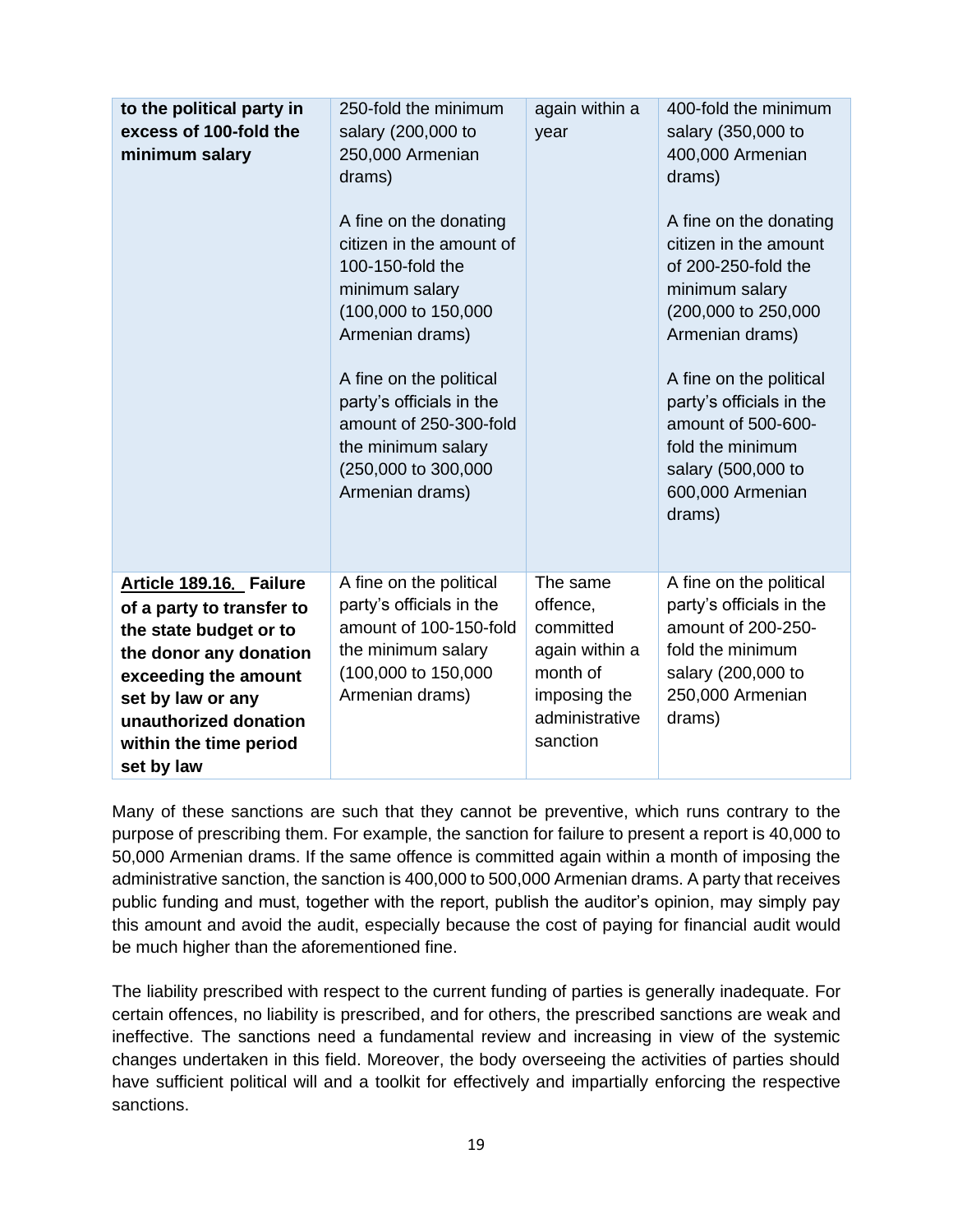#### *The Work of the Regulatory Body*

The international secretariat of Transparency International has stated that, in order to be effective, the oversight body should have a proper mandate and resources, as well as the power to investigate corruption cases in its field, which should not be a mere formality.<sup>45</sup>

The state body authorized to oversee political party funding in the Republic of Armenia is the Oversight and Audit Service (OAS), which, although it operates under the CEC, should be independent of the CEC by law.<sup>46</sup> The status of this entity and the legislation on its activities are very contradictory, as a result of which its effectiveness is extremely low.

On the one hand, the CEC has the power to investigate such breaches, and on the other, the Paragraph 1 of Article 20 of the Republic of Armenia Constitutional Law on the Electoral Code provides: "The Oversight and Audit Service shall carry out … oversight of the current financial activities of political parties."<sup>47</sup>

It is also prescribed that the Oversight and Audit Service shall operate independently of the electoral commissions and shall not report to them. However, according to sub-paragraph 4 of Paragraph 11 of its operating procedure adopted by Decree 39 of the CEC of Armenia,<sup>48</sup> the Oversight and Audit Service shall prepare draft decisions on matters pertaining to its work and shall present them to the CEC for review. In other words, the Oversight and Audit Service has no legal power to impose sanctions at all.

The Oversight and Audit Service consists of the Head of the Service and two employees. The Head of the service is appointed by the CEC for a seven-year term and may not be a political party member or engage in political activities.<sup>49</sup>

Back in 2014, the report of the Round Three Monitoring of the Istanbul Anti-Corruption Action Plan under the Istanbul Anti-Corruption Action Plan of the Organisation for Economic Cooperation and Development (OECD) stated the following with respect to the Control and Oversight Service: "Ensure substantial and independent monitoring of election campaign funding and monitoring of political parties finance by an independent authority, with adequate staff, material resources and powers to proactively supervise such funding, investigate alleged infringements of political financing regulations and impose sanctions. At a minimum, the Oversight and Audit Service should be given the power and corresponding tools to assess and verify the validity of

<sup>45</sup> Transparency International, *Policy Position No. 01/2009: Standards On Political Funding And Favours* (Berlin, 2009),

[https://www.transparency.org/whatwedo/publication/policy\\_position\\_no.\\_01\\_2009\\_standards\\_on\\_political\\_funding\\_a](https://www.transparency.org/whatwedo/publication/policy_position_no._01_2009_standards_on_political_funding_and_favours) [nd\\_favours](https://www.transparency.org/whatwedo/publication/policy_position_no._01_2009_standards_on_political_funding_and_favours)

<sup>46</sup> Republic of Armenia Constitutional Law on the Electoral Code, Article 29, para. 1.

<sup>47</sup> Republic of Armenia Central Electoral Commission, decision 39-N on the Operating Procedure of the Control and Oversight Service, 17.06.2016, [http://res.elections.am/images/dec/16.39\\_N.pdf](http://res.elections.am/images/dec/16.39_N.pdf)

 $48$  Ibid.

<sup>49</sup> Republic of Armenia Central Electoral Commission, decision 39-N, paragraphs 6, 8, and 9.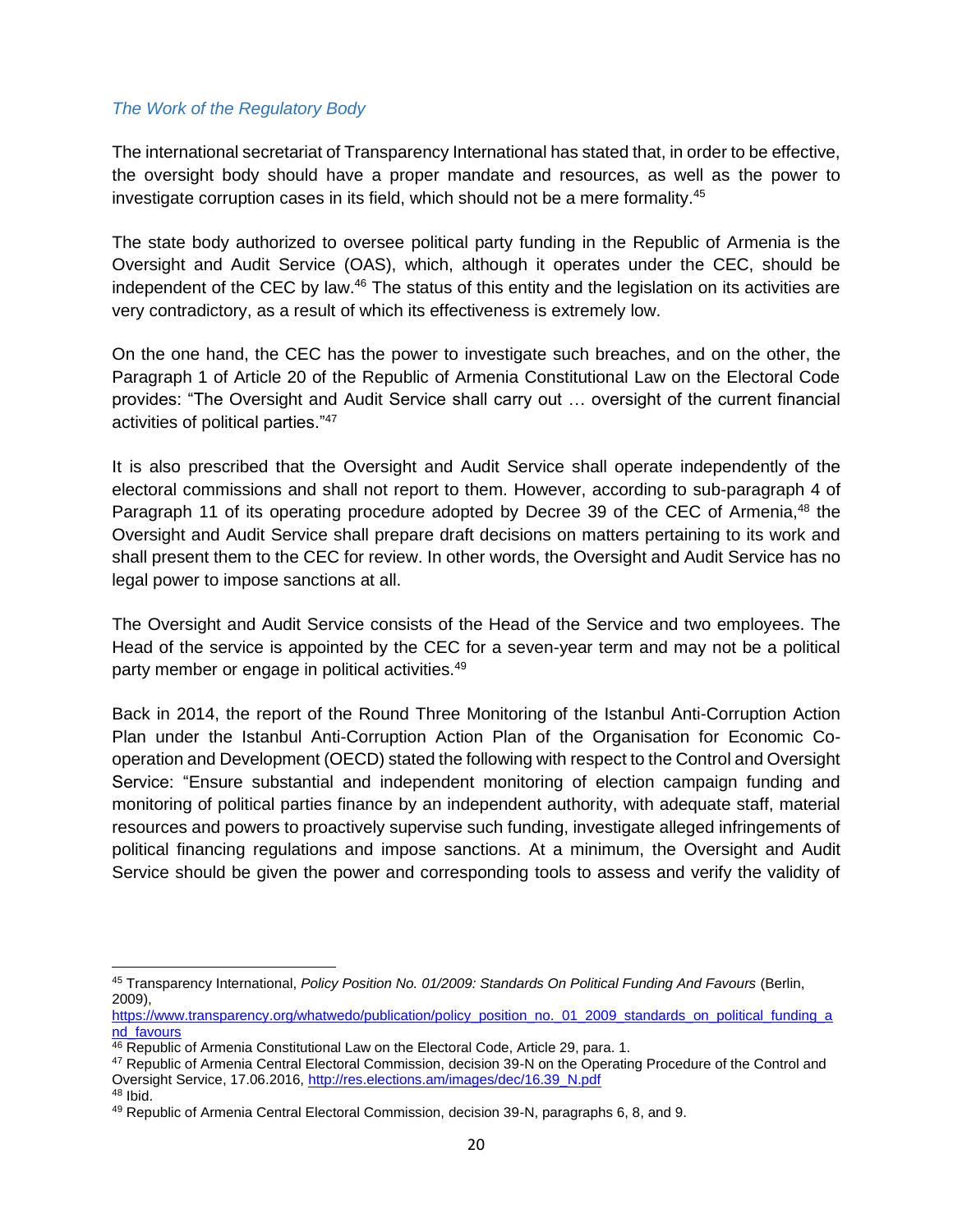declarations."<sup>50</sup> In addition, a number of problems related to the work of the Oversight and Audit Service were identified by the Transparency International Anticorruption Center in an assessment carried out in 2016.<sup>51</sup> Nonetheless, the legislation and practice related to the Oversight and Audit Service have not been improved: it continues to operate with limited resources and powers, performing purely mechanical and formal work without going into the details of the documents presented by political parties.

Interestingly, during the stakeholder discussion, participants, including the representative of the Oversight and Audit Service, stated that the Oversight and Audit Service can properly perform its functions only if the country requires universal declarations, so as to identify and preclude corruption risks and unlawful transactions.

## <span id="page-20-0"></span>**B. Political Party Financing during Pre-Election Campaigns**

Political party finance during pre-election campaigns is regulated by the Republic of Armenia Constitutional Law on the Electoral Code.

## <span id="page-20-1"></span>*Declarations of Political Parties*

According to Paragraph 5 of Article 8 of the Republic of Armenia Constitutional Law on the Electoral Code, within five days of the deadline to become registered for participating in elections, parties (party alliances) shall present to the CEC a declaration on the property and income of the party (of the parties included in the party alliance). The declaration shall contain the composition of the property as of the first day of the month in which the documents are presented to the CEC for registration, as well as the income received during the 12 calendar months preceding the month of the deadline for presenting the registration documents. Within a three-day period of presenting them, the declarations shall be posted on the CEC's website.

As per the CEC's decision 24-N, declarations shall contain information on:

- 1. The party's immovable and movable property;
- 2. High-value property, cash, shares, stocks, and income exceeding eight million drams or its equivalent in foreign currency, which is not specified in the "immovable and movable property" tables; and
- 3. The "incomes" section shall also contain the name and address (in case of a natural person—surname, name, and patronymic, and place of residence) of the income payer.<sup>52</sup>

The Republic of Armenia Constitutional Law on the Electoral Code does not permit donations by legal entities, unless they are made by the very same party or, in case of an alliance, a party that is a member of the alliance. It must be noted here that the Code contains no clear requirements

<sup>&</sup>lt;sup>50</sup> OECD, Istanbul Anti-Corruption Action Plan, 3<sup>rd</sup> round of monitoring. Anti-corruption reforms in Armenia (Paris, 2014), New Recommendation 21- p. 92, [https://www.oecd.org/daf/anti-bribery/Armenia-Round-3-Monitoring-Report-](https://www.oecd.org/daf/anti-bribery/Armenia-Round-3-Monitoring-Report-ENG.pdf)[ENG.pdf](https://www.oecd.org/daf/anti-bribery/Armenia-Round-3-Monitoring-Report-ENG.pdf)

<sup>51</sup> Konrad-Adenauer-Stiftung and Transparency International Anticorruption Center.

<sup>52</sup> Republic of Armenia Central Electoral Commission, decision 24-N, 17 June 2016, [https://res.elections.am/images/dec/16.24\\_N.pdf](https://res.elections.am/images/dec/16.24_N.pdf)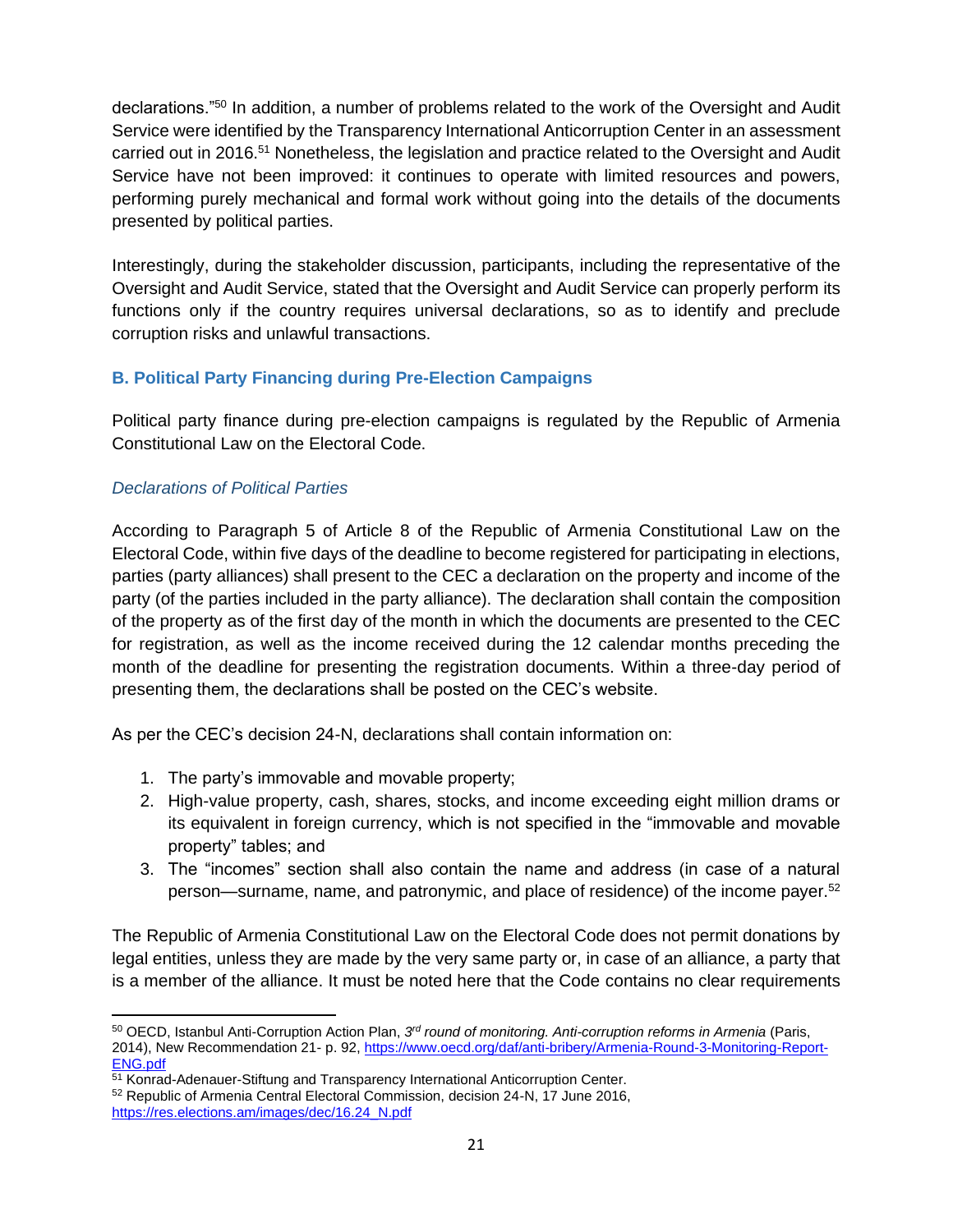on declaring data on the donor, and although the CEC incorporated such a requirement in the asset declaration form, it is not lawful. "Akanates" observation mission found that in the 2018 snap elections of the National assembly, only the Mission party declared a donation providing the donor's name. The Republican Party of Armenia and the Armenian Revolutionary Party presented other sources of their income.<sup>53</sup> On the other hand, the prohibition of donations by legal entities during the actual pre-election campaign period actually does not prohibit their contributions to parties and party dependency on them. Donations may be made prior to the pre-election campaign period, become the party's own resources, and be used for the pre-election campaigning.

## <span id="page-21-0"></span>*Pre-Election Funds*

For the National assembly elections and for city council elections in Yerevan, Gyumri, and Vanadzor, parties (party alliances) participating in the elections are required to open a pre-election fund<sup>54</sup> within seven days of the adoption of the decision to register the electoral list of the party (party alliance) participating in the election.

In case of repeated failure to open a pre-election fund within three working days of the imposition of an administrative sanction for the failure to open a pre-election fund, the competent electoral commission shall apply to court demanding invalidation of the registration of the candidate or of the electoral list of the party participating in the election.<sup>55</sup> In case of a party alliance, the parties that are in the alliance and the candidates nominated in the electoral list of a party participating in the election shall not have the right to create separate pre-election funds. $56$ 

The pre-election fund of a party (party alliance) participating in the election shall be formed from:<sup>57</sup>

- 1. The resources of the party (the parties that are in the alliance);
- 2. The personal resources of a candidate who is in the electoral list of a party (party alliance) that participates in the election; and
- 3. Voluntary contributions by persons that have the right to vote.

Resources in the pre-election fund may be the only source of funding for the expenses of preelection campaigning in the mass media, expenses of lease of space and halls (except for campaign headquarters) for organizing meetings with voters and pre-election assemblies, expenses of producing (posting) and purchasing campaign posters and printed and other campaign materials, and expenses of preparing all types of campaign materials (including printed materials) given to the voters.<sup>58</sup> This list does include the majority of the campaign expenses, but not all of them, such as the lease of offices for campaign headquarters, the remuneration of the

<sup>53</sup> Akanates observation mission, *Report on the Long-Term and Short-Term Observation Mission of the 9 December 2018 Extraordinary Election of the National Assembly of the Republic of Armenia* (Yerevan, 2019), p. 35 <https://transparency.am/files/publications/1554816519-0-788440.pdf>

<sup>54</sup> Republic of Armenia Constitutional Law on the Electoral Code, Article 26, para. 1.

 $55$  Ibid.

<sup>56</sup> Ibid.

<sup>57</sup> Republic of Armenia Constitutional Law on the Electoral Code, Article 26, para. 3.

<sup>58</sup> Ibid, Article 27, para. 1.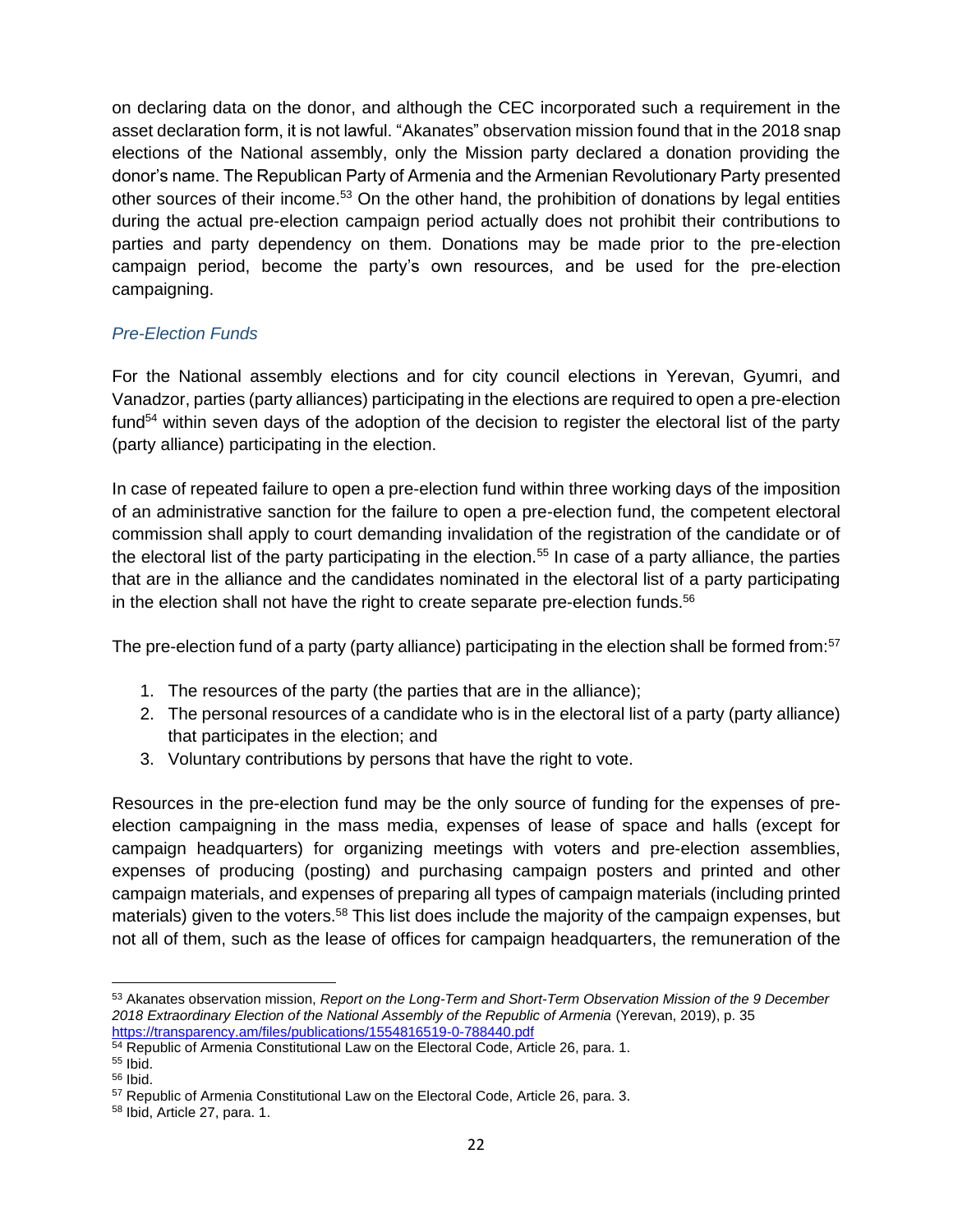staff of campaign headquarters, advertisement in the social media, transportation and hospitality expenses, and so on. In other words, the expenses that are rather significant are covered not from the pre-election fund, which leaves them outside of oversight by either the Oversight and Audit Service or the general public.

The law does not provide for the opening of a pre-election fund by candidates who are in the territorial lists of parties participating in the National Assembly election, although the candidates who are in the territorial lists sometimes carry out an extensive campaign.

Similar to the rules on general funding, the rules on pre-election campaign funding, too, do not cover funding by third parties.

According to Article 28 of the Republic of Armenia Constitutional Law on the Electoral Code, parties participating in elections shall present a declaration on payments to their pre-election fund and their use to the Oversight and Audit Service on the 10th day after the start of the pre-election campaign, also on the 20th day in case of regular elections to the National Assembly and to the city councils of Yerevan, Gyumri, and Vanadzor, and also no later than three days prior to the deadline set for tabulating the election results. The declaration shall be presented together with the contracts signed by the candidate or the party participating in the election for pre-election campaign in the mass media, for lease of space and halls (except for campaign headquarters) for organizing meetings with voters and pre-election assemblies, for producing (posting) and purchasing campaign posters and printed and other campaign materials, and for preparing all types of campaign materials (including printed materials) given to the voters, as well as documents confirming the payments made. The declaration shall, as per a decision of the CEC, contain the chronology of payments made to the pre-election fund, the amount paid, the expenses incurred for purchasing each service, property, and goods stipulated by the Electoral Code, the time of incurring them, information on the documents confirming the expenses, and the balance of the fund.

"Akanates" observation mission found that in the 2018 snap elections of the National assembly, the declarations presented by parties (party alliances) on pre-election funds did not contain a clear classification of the purchased goods and services. For example, many of the political parties had payments for "political advertisement" or "advertisement services," and it is hard to clearly tell which of the respective services provided by the Electoral Code it pertains to—paid air time or printed materials. Along the same lines, in the declarations of some political parties, the "goods and services" section contained only the names of the organizations/private entrepreneurs providing the services, and it was not always possible to understand what services it referred to.<sup>59</sup>

The provisions of the Electoral Code in this area are inadequate: Paragraph 3 of Article 28 of the Electoral Code provides that the declaration on payments made to the pre-election fund and their use must contain the expenses made for purchasing any of the specified services, assets, and

<sup>59</sup> Akanates observation mission, *Report on the Long-Term and Short-Term Observation Mission of the 9 December 2018 Extraordinary Election of the National Assembly of the Republic of Armenia* (Yerevan, 2019), p. 39 <https://transparency.am/files/publications/1554816519-0-788440.pdf>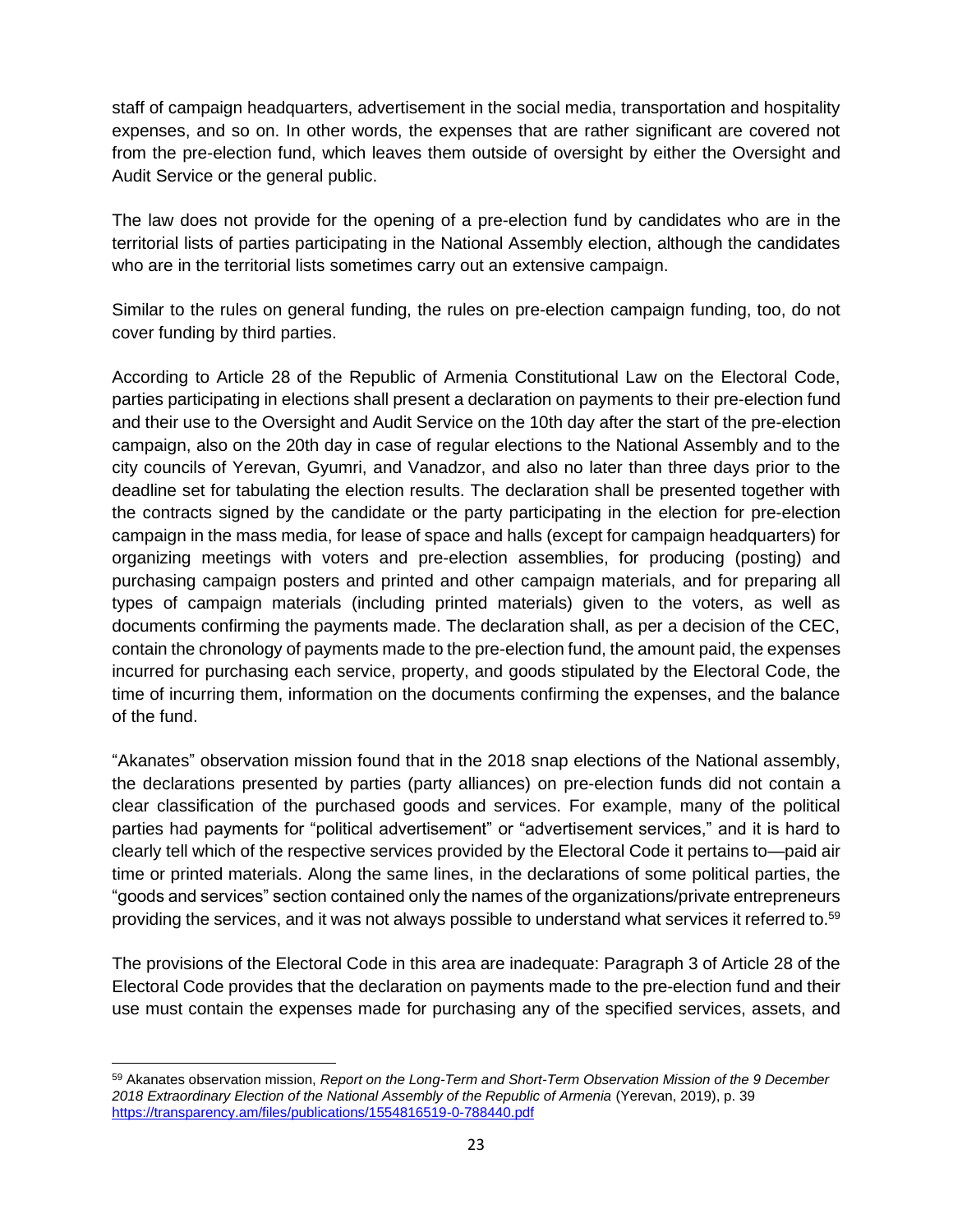goods, the time of incurring such expenses, and information on the documents confirming the expenses, but no clear requirement on non-cash transactions.

## <span id="page-23-0"></span>*The Work of the Regulatory Body*

During the pre-election campaign period, the powers of the Oversight and Audit Service are rather narrow, technical, and confined mostly to audit work, namely the comparison of expenses stated in the declaration and their contractual bases, as well as the checking whether payments to and from the fund meet the requirements of the Electoral Code. Its oversight currently does not address the main problems related to election financing, the links between politics and business, conflicts of interest, failures in safeguarding finance transparency, misinformation, and so on.

## <span id="page-23-1"></span>**Conclusion and Recommendations**

In the present political situation in Armenia, political party finance is clearly confronted with the following imperatives and priorities:

- 1. Increasing public trust in the political parties and strengthening their links with and accountability before the citizens;
- 2. Increasing the possibilities for political party funding and mitigating the differences;
- 3. Complete transparency, accountability, and oversight of financial revenues and expenses of political parties; and
- 4. Prohibition of the entry into politics of finance obtained through illicit and dishonest means.

The recommendations below are aimed at solving the existing problems and addressing the legislative and practical shortcomings identified during the research.

## <span id="page-23-2"></span>The Revenue Sources of Political Parties

- 1. Restrict membership fees of political parties by prescribing reasonable amounts, as well as discounts/waivers for members that do not have sufficient ability to pay the fees.
- 2. Define the term "donation" in line with the Council of Europe Recommendation (2003) 4, as follows: "A donation is any deliberate act to bestow advantage, economic or otherwise, on a political party, which is made by a person who under the Armenian legislation has the right to make a donation."
- 3. Define a prohibition of donations made to parties by legal entities, so as to preclude as much as possible situations of conflicts of interest and to ensure that political parties serve public, rather than private interests.
- 4. For evaluating movable and immovable property that is a donation or own property included in reports, as well as for evaluating other in-kind contributions (such as volunteer work), prescribe evaluation methods in order to ensure universal and proportionate application.
- 5. To add to the list of entities prohibited from making donations the organizations delivering public services, as well as legal entities that have taken part in public procurements in the last year, when one year has not passed after the end of their contract term.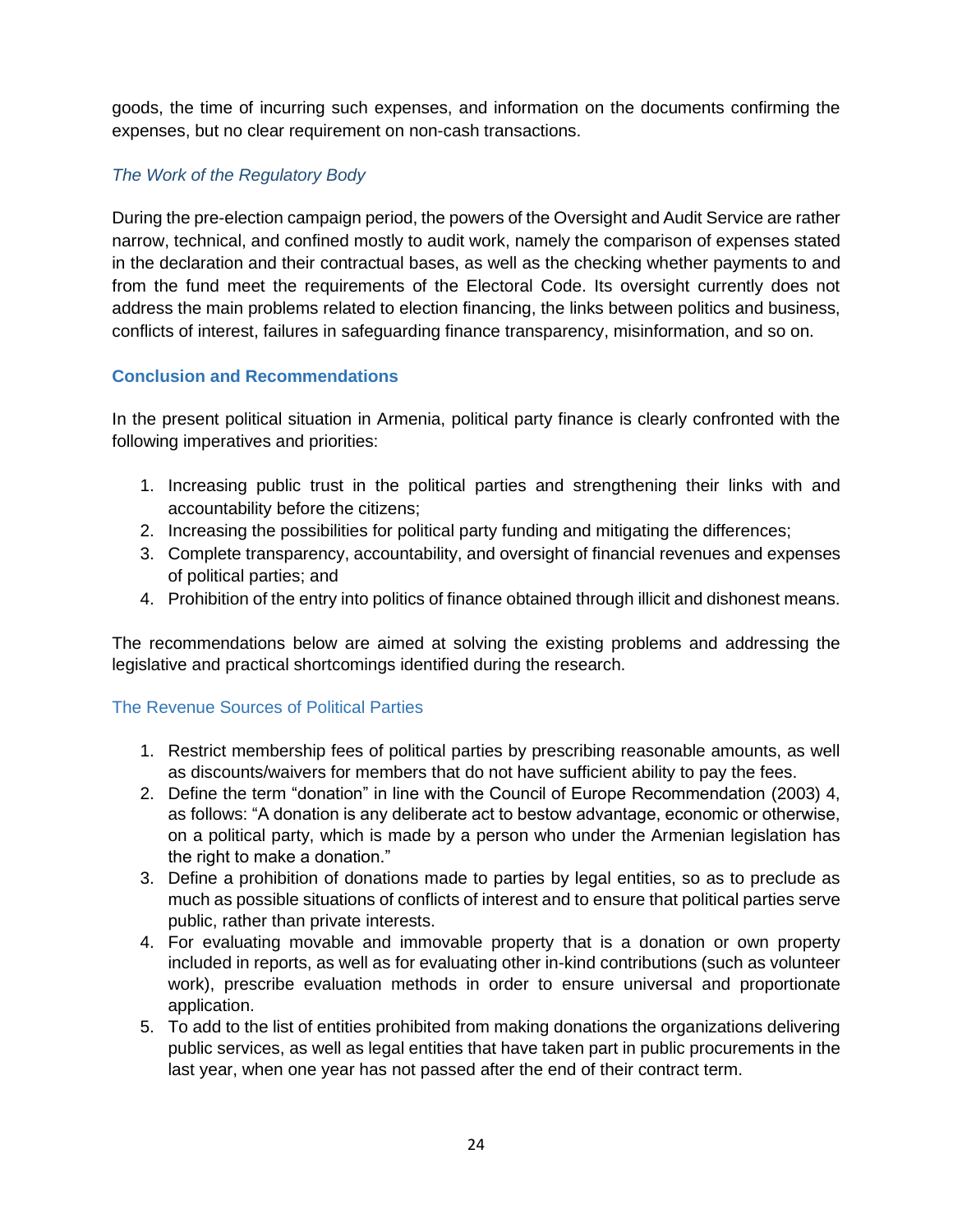- 6. To add to the list of donation prohibitions that donations may not be made from accounts registered in foreign banks or other financial institutions, or using electronic currencies, or in foreign currency from any bank or financial institution.
- 7. To define the status of related persons for the mass media, companies, foundations, charitable organizations, and non-governmental organizations created by political parties or with the participation of representatives of their governing body/bodies, and to require that income and expenses related to entrepreneurial activities shall be fully incorporated in the reports of the political party (including the pre-election fund).
- 8. To define unequivocally the possibility for political parties to engage in entrepreneurial activities related to their statutory objectives by imposing certain restrictions so that companies related to them may not participate in public procurements or other transactions, as well as setting a permissible profit threshold or percentage (for example, the profit from such activity may not exceed one third of the total annual finance of the political party).

#### <span id="page-24-0"></span>State Assistance to Political Parties

- 9. To reduce the eligibility threshold prescribed for state assistance granted to political parties from three percent to one or at most two percent.
- 10. To increase the state assistance to political parties by revising the existing formula and/or coefficient, considering to the extent possible a regressive financing model.
- 11. To implement a system of state co-financing/bonuses for political parties as a means of supplementing at a certain rate the amounts raised by political parties through private donations, so as to encourage ties with citizens and accountability before them.
- 12. To develop the procedure by which political parties may use state and municipal property (buildings, communication means), as well as mass media created with the participation of the state and municipalities, ensuring non-discrimination in rights and/or primary use conditions for political parties not in the power.

#### <span id="page-24-1"></span>Transparency and Accountability

- 13. To ensure the full conformity of political party report forms with the requirements of the law, making it mandatory to fill out the details (including the number of those paying membership fees, and the amount of loans and borrowings).
- 14. To incorporate in political party reports in-kind contributions such as work and services or other donations, online and virtual donations, the donors' names (for donations above a certain threshold, such as 20,000 Armenian drams), income from own entrepreneurial activities and related party entrepreneurial activities, and the place of the work.
- 15. To incorporate all expenses in pre-election fund reports, including the costs of campaign headquarters, the remuneration of campaign headquarters staff, activities, online advertisement, transportation and utilities, and volunteer work. To require clear classification of goods and services in the report forms.
- 16. To require that all membership fee payments and political party transactions above a certain threshold (such as 20,000 Armenian drams) be made in non-cash form, using payment and settlement systems that operate in Armenia's financial system, and be made in Armenian drams.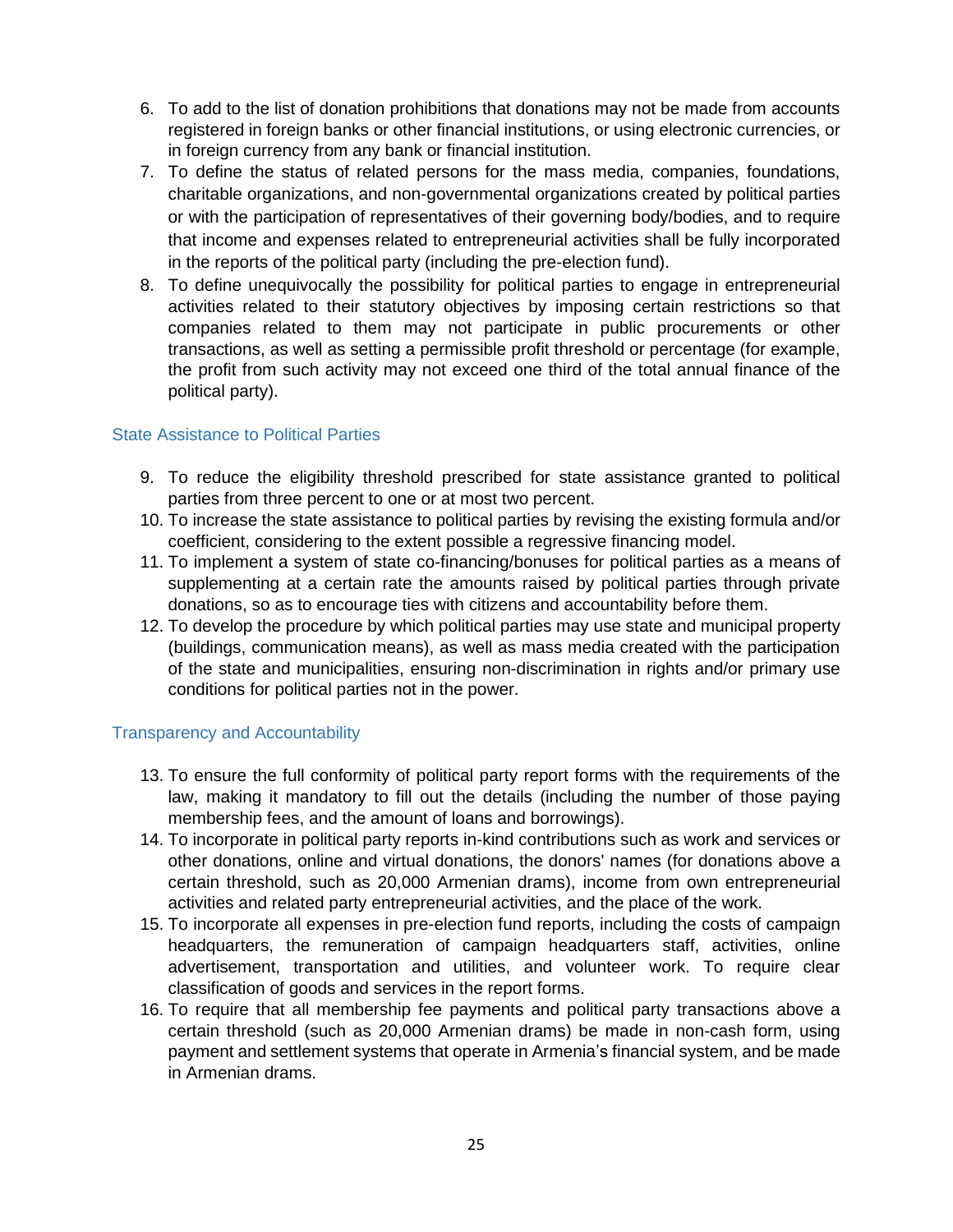- 17. To make an incremental transition to a system of universal declarations by all citizens, and to introduce, as a transitional step, a mandatory requirement to declare assets and income for citizens that have made donations above 500,000 Armenian drams.
- 18. In the "holder of information" definition in Article 3 of the Republic of Armenia Law on the Freedom of Information, add political parties registered and operating in the Republic of Armenia among the list of "organizations funded from the state budget."
- 19. To publish all the documents related to party activities, which are subject to publication, in open source data form, making them accessible to stakeholders' for their own oversight and analysis.

## <span id="page-25-0"></span>Sanctions for Breaches

20. To review the liability for breaches of the law and to introduce more severe sanctions. To define sanctions for incomplete filling of the declarations, including the possibility of terminating the activities of a political party.

# <span id="page-25-1"></span>The Work of the Regulatory Body

- 21. To review the status of the Oversight and Audit Service, considering the possibility of transferring the regulatory body's power of political party oversight to the Corruption Prevention Authority.
- 22. To review the structure, resources, powers, and toolkit of the Oversight and Audit Service in order to ensure independent, complete, and substantive oversight of current and preelection period financing of political parties.

# <span id="page-25-2"></span>**Epilogue**

After the 2018 April Revolution, Armenia has seen a drastic change in the ability of political parties to come to the power by lawful means, as well as the challenges for their activities. While in the past, citizens did not trust the political parties and/or were afraid of contributing especially to the financing of opposition political parties, as they had fears of potential pressure (for instance, by tax and other authorities) in abuse of administrative resources, this problem no longer exists.

Today's challenges are considerably different from those of the past. It is now necessary to create possibilities for making finance accessible for political parties, whilst preventing the impact of illicit finance and grand capital on politics. It is thus essential to implement systemic and comprehensive change in the system, with a view to creating a new independent authority equipped with an adequate toolkit and resources to carry out proper oversight of finance in politics and to operate in such a way as to restore public trust in political parties and the state.

The international secretariat of Transparency International has stated that when political parties do not undertake to have clean policies and electoral competition, legal regulations alone will hardly succeed.<sup>60</sup> It is important to achieve political consensus between the political parties in

<sup>60</sup> Transparency International, *Policy Position No. 01/2009: Standards On Political Funding And Favours* (Berlin, 2009), p. 4,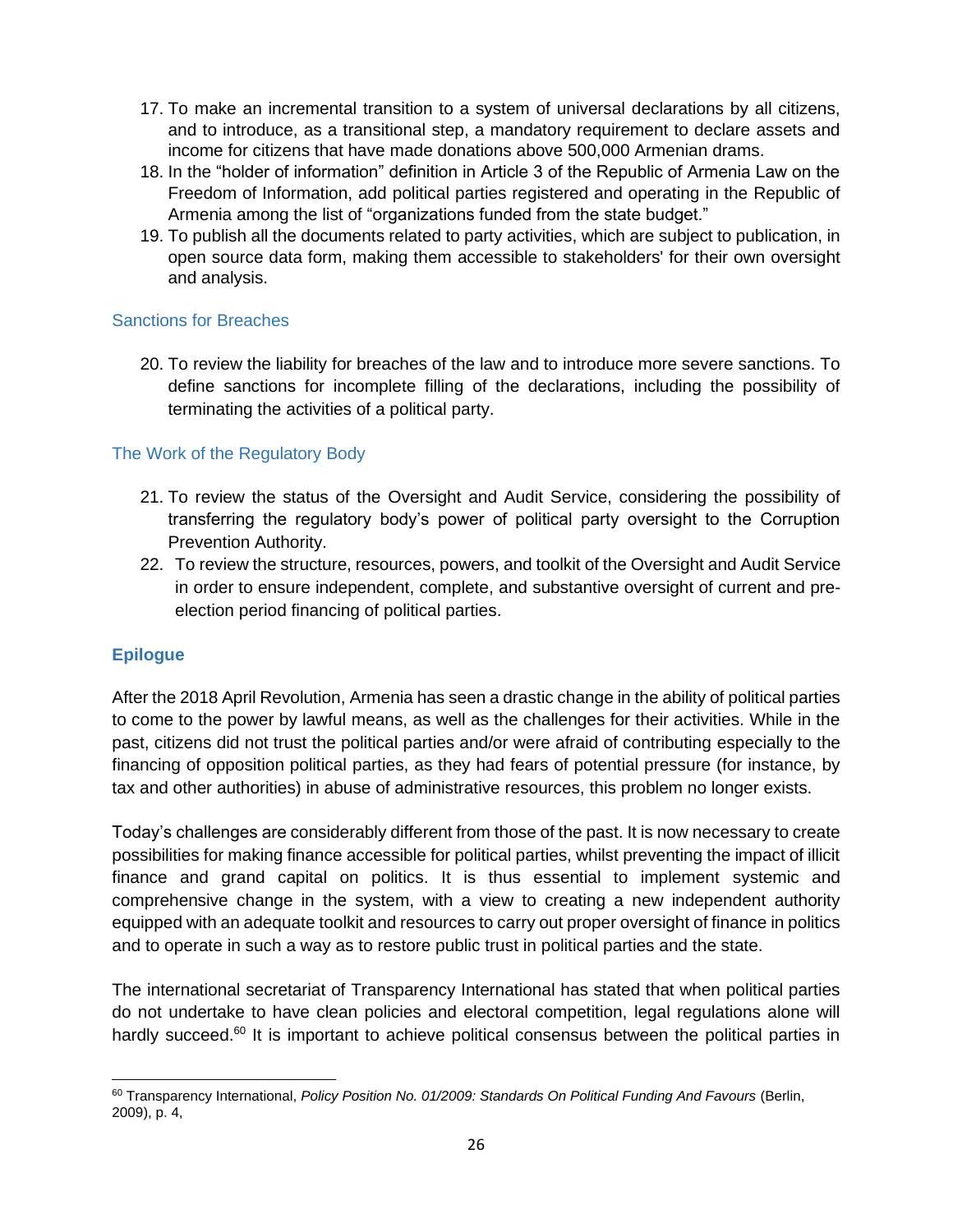Armenia on having a clean political field that will enable all actors to compete honestly around ideas.

As was noted already, finance in politics is like the "blood that runs through the veins," and its natural circulation is vital for building a genuinely democratic state. The top challenge currently faced by political parties in Armenia is to forge and restore public trust.

[https://www.transparency.org/whatwedo/publication/policy\\_position\\_no.\\_01\\_2009\\_standards\\_on\\_political\\_funding\\_a](https://www.transparency.org/whatwedo/publication/policy_position_no._01_2009_standards_on_political_funding_and_favours) [nd\\_favours](https://www.transparency.org/whatwedo/publication/policy_position_no._01_2009_standards_on_political_funding_and_favours)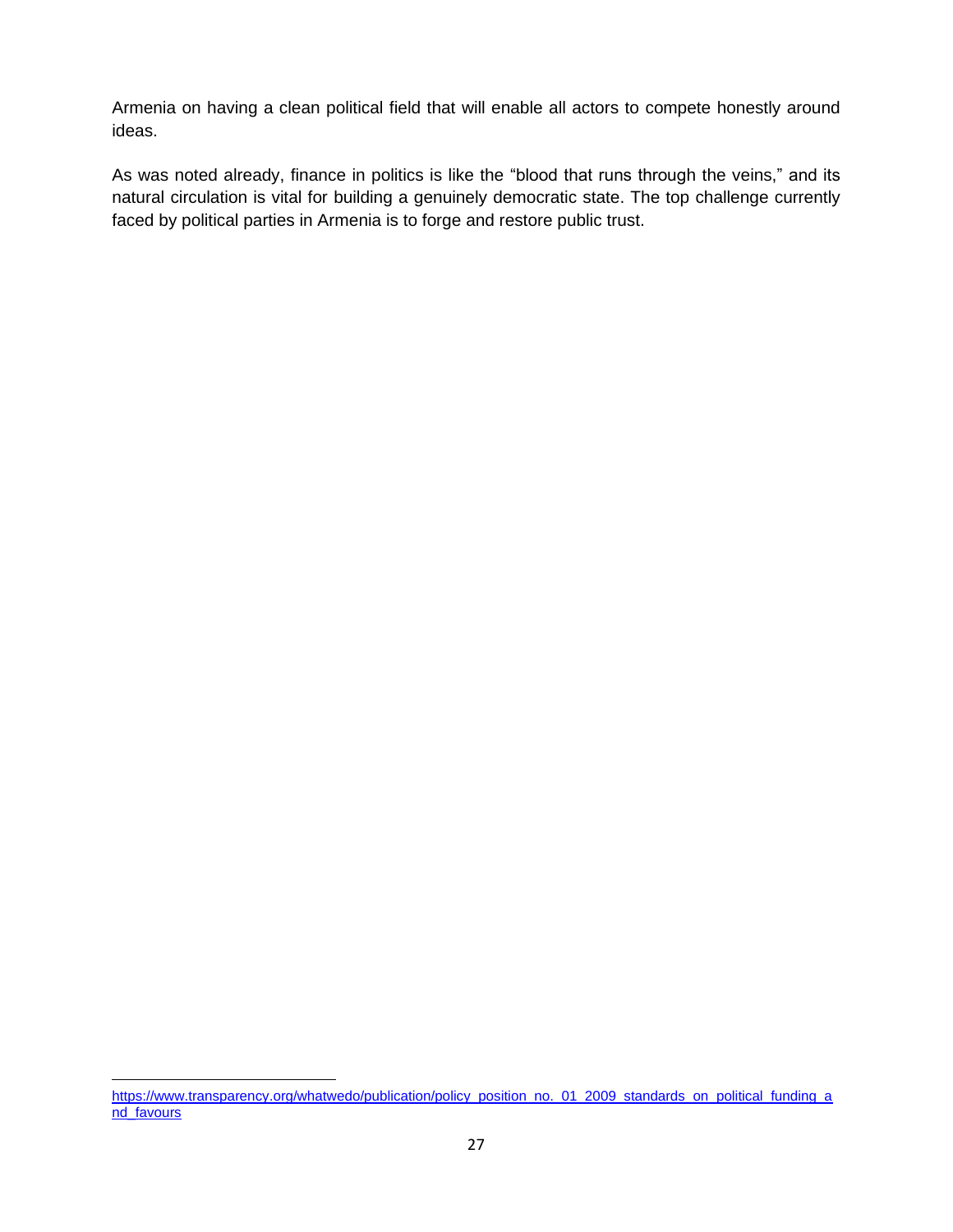## <span id="page-27-0"></span>**References**

#### *Books*

- 1. Anthony Butler, *Paying for politics. Party funding and political change in South Africa and global south* (Cape Town, 2010)
- 2. International IDEA, *Funding of Political Parties and Election Campaigns. A handbook on Political Finance* (Stromsborg, 2014), [http://www.eods.eu/library/IDEA.Funding%20of%20Political%20Parties%20and%20Elec](http://www.eods.eu/library/IDEA.Funding%20of%20Political%20Parties%20and%20Election%20Campaigns.pdf) [tion%20Campaigns.pdf](http://www.eods.eu/library/IDEA.Funding%20of%20Political%20Parties%20and%20Election%20Campaigns.pdf)
- 3. Konrad-Adenauer-Stiftung and Transparency International Anticorruption Center, *Assessment of Legislation and Practice of Private Donations to Political Parties in Armenia* (Yerevan, 2016) <https://transparency.am/files/publications/kas.pdf>
- 4. Kristina Weissenbach and Karul Rudolf-Korte, *Paying for politics. Party funding and political change in South Africa and global south* (Cape Town, 2010)
- 5. Transparency International, *Policy Position No. 01/2009: Standards On Political Funding And Favours* (Berlin, 2009), [https://www.transparency.org/whatwedo/publication/policy\\_position\\_no.\\_01\\_2009\\_stand](https://www.transparency.org/whatwedo/publication/policy_position_no._01_2009_standards_on_political_funding_and_favours) [ards\\_on\\_political\\_funding\\_and\\_favours](https://www.transparency.org/whatwedo/publication/policy_position_no._01_2009_standards_on_political_funding_and_favours)
- 6. Yerevan State University, Institute for Armenian Studies, *The Formation of Armenian National Parties (in Armenian)*, [http://www.armin.am/content\\_images/4\\_%20.pdf](http://www.armin.am/content_images/4_%20.pdf)

## *Legal Acts*

- 1. The Constitution of the Republic of Armenia, 6 December 2015.
- 2. Republic of Armenia Government Decree 403-N dated 20 April 2017 approving the Political Party Funding Sources and Expenditures and Assets Report Publication and Presentation Procedure and Reporting Form.
- 3. The Republic of Armenia Constitutional Law on Political Parties, 16 December 2016.
- 4. The Republic of Armenia Constitutional Law on the Electoral Code, 25 May, 2016.
- 5. The Republic of Armenia Central Electoral Commission, Decision 39-N on the Operating Procedure of the Control and Oversight Service, 17 June 2016, [http://res.elections.am/images/dec/16.39\\_N.pdf](http://res.elections.am/images/dec/16.39_N.pdf)
- 6. The Republic of Armenia Central Electoral Commission, Decision 24-N dated 17 June 2016 approving the Form and Presentation Procedure of the Property and Income Declaration by Parties (and Parties Included in a Party Alliance) Participating in the National Assembly Elections or the Yerevan, Gyumri, or Vanadzor City Council Elections, [https://res.elections.am/images/dec/16.24\\_N.pdf](https://res.elections.am/images/dec/16.24_N.pdf)
- 7. The Republic of Armenia Law on Political Parties, 15 November 2002.
- 8. The Republic of Armenia Law on Social-Political Organizations, 26 February 1991.
- 9. The Republic of Armenia Code on Administrative Offences, 6 December 1985.

## *International and Regional Instruments*

- 1. Venice Commission and OSCE/ODIHR, *Guidelines on Political Party Regulation* (Warsaw/Strasbourg, 2011),<https://www.osce.org/odihr/77812?download=true>
- 2. The UN Convention against Corruption, 31 October 2003.